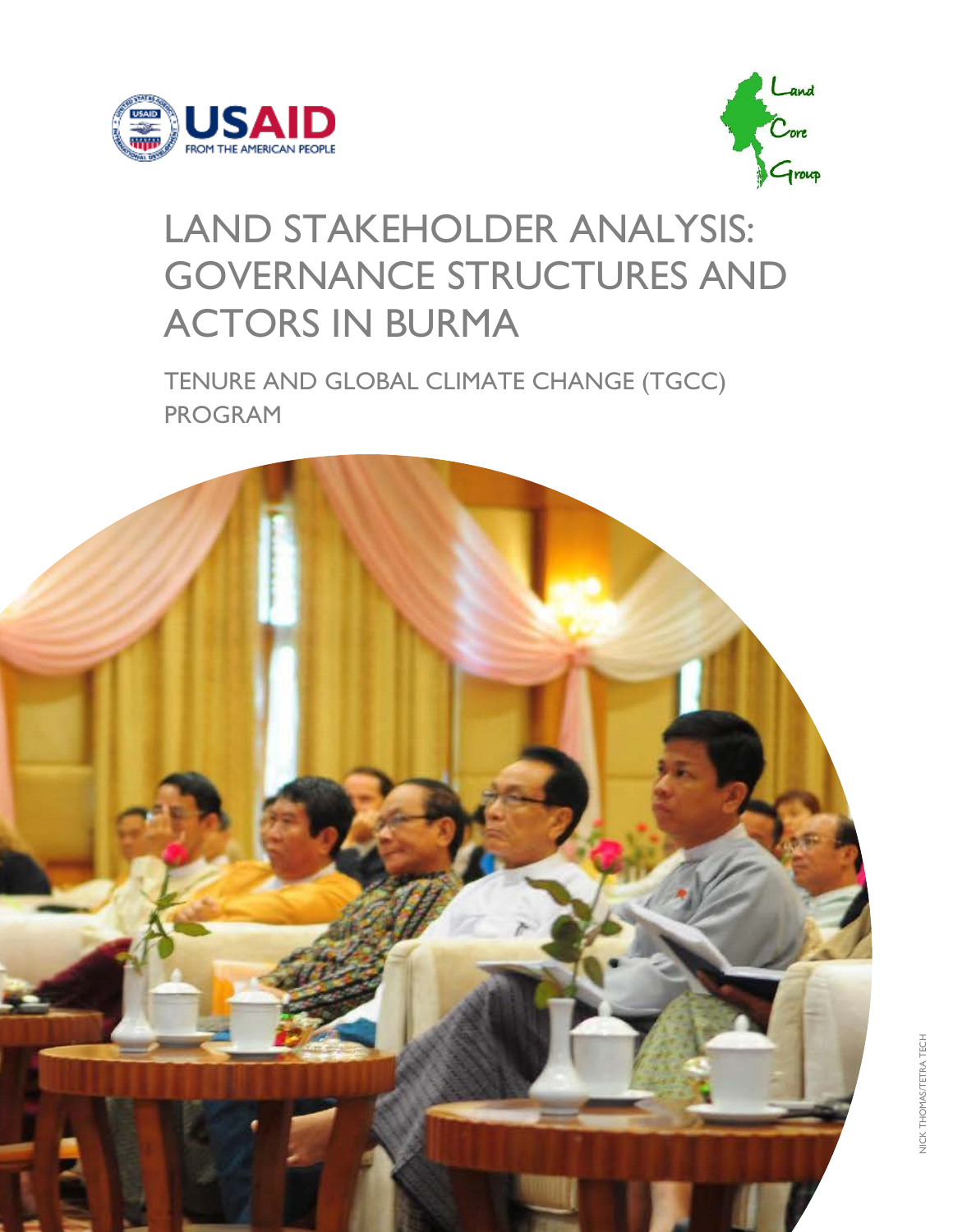This publication was produced for review by the United States Agency for International Development by Tetra Tech, through the Tenure and Global Climate Change Project, Contract No: AID-OAA-TO-13- 00016.

| Cover Photo:               | Government stakeholders attend the USAID-supported Agricultural<br>Smallholders Workshop in Nay Pyi Taw to learn about the National Land Use<br>Policy |
|----------------------------|--------------------------------------------------------------------------------------------------------------------------------------------------------|
| Prepared by:               | Tetra Tech<br>159 Bank Street, Suite 300<br>Burlington, VT 05401                                                                                       |
| <b>Principal Contacts:</b> | Matt Sommerville, Chief of Party<br>Matt.Sommerville@tetratech.com<br>Cristina Alvarez, Project Manager                                                |
|                            | Cristina.Alvarez@tetratech.com<br>Megan Huth, Deputy Project Manager<br>Megan.Huth@tetratech.com                                                       |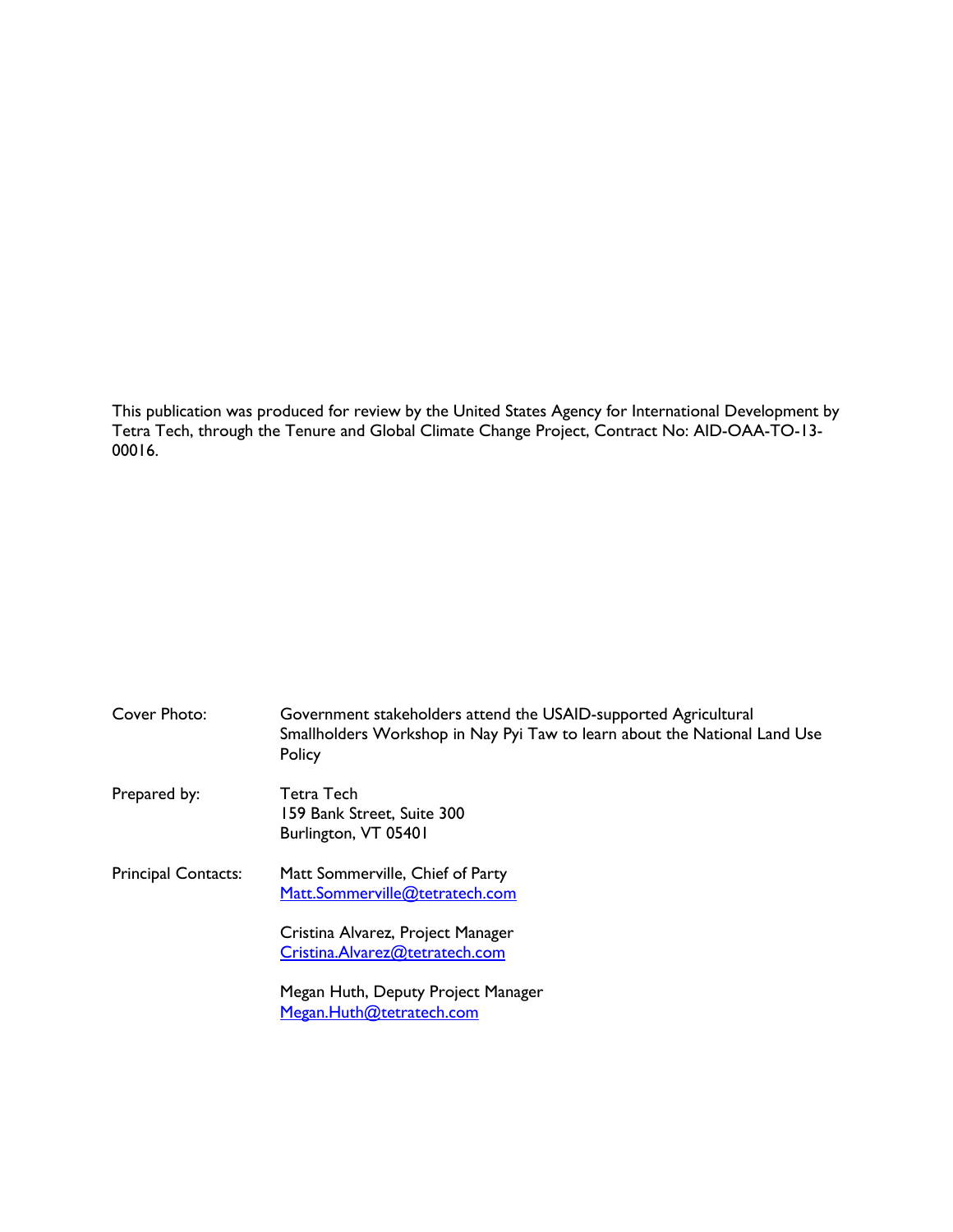# LAND STAKEHOLDER ANALYSIS: GOVERNANCE STRUCTURES AND ACTORS IN BURMA

TENURE AND GLOBAL CLIMATE CHANGE (TGCC) PROGRAM

MAY 2017

#### **DISCLAIMER**

This report is made possible by the generous support of the American people through the United States Agency for International Development (USAID). The contents of this report are the sole responsibility of its authors and do not necessarily reflect the views of USAID or the United States government.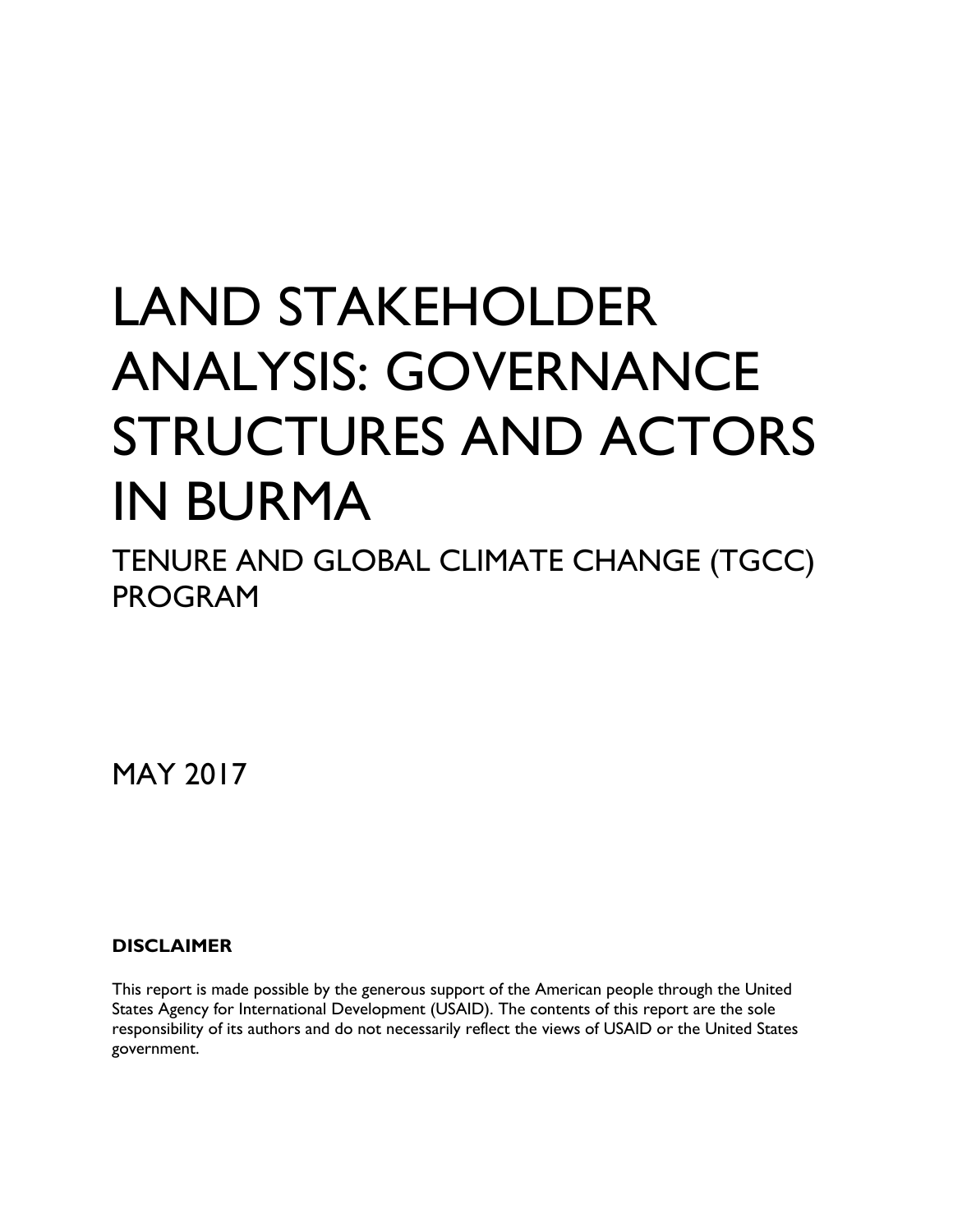## **TABLE OF CONTENTS**

| 1.0 |                                                                             |  |
|-----|-----------------------------------------------------------------------------|--|
| 2.0 |                                                                             |  |
| 2.1 |                                                                             |  |
| 2.2 |                                                                             |  |
| 2.3 |                                                                             |  |
| 2.4 |                                                                             |  |
| 3.0 |                                                                             |  |
| 3.1 |                                                                             |  |
| 3.2 |                                                                             |  |
| 3.3 |                                                                             |  |
| 3.4 |                                                                             |  |
| 3.5 |                                                                             |  |
| 4.0 |                                                                             |  |
| 4.1 | CENTRAL COMMITTEE FOR REINSPECTION OF FARMLAND AND OTHER LAND ACQUISITION12 |  |
| 4.2 |                                                                             |  |
| 4.2 |                                                                             |  |
| 5.0 |                                                                             |  |
| 5.1 |                                                                             |  |
| 5.2 |                                                                             |  |
| 5.3 |                                                                             |  |
| 6.0 |                                                                             |  |
| 7.0 |                                                                             |  |
| 7.1 |                                                                             |  |
| 7.2 |                                                                             |  |
| 8.0 |                                                                             |  |
| 8.1 |                                                                             |  |
| 8.2 |                                                                             |  |
| 8.3 |                                                                             |  |
| 9.0 |                                                                             |  |

 $\mathbf{i}$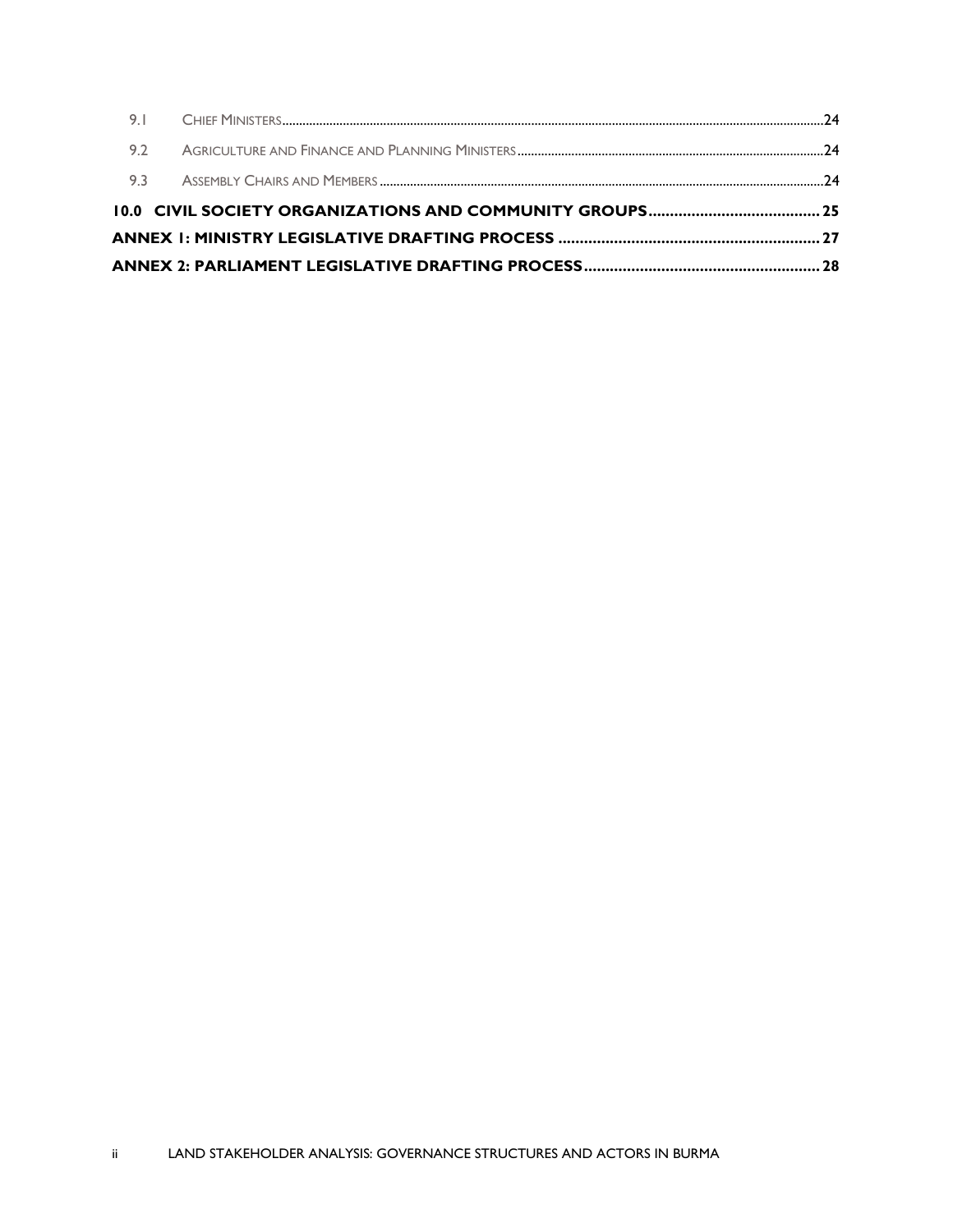## ACRONYMS AND ABBREVIATIONS

| <b>ASEAN</b>  | <b>Association of Southeast Asian Nations</b>             |
|---------------|-----------------------------------------------------------|
| <b>CESD</b>   | Centre for Economic and Social Development                |
| <b>CFI</b>    | <b>Community Forestry Instructions</b>                    |
| <b>CSO</b>    | Civil Society Organization                                |
| <b>DDG</b>    | Deputy Director General                                   |
| DG            | <b>Director General</b>                                   |
| <b>DoALMS</b> | Department of Agricultural Land Management and Statistics |
| <b>DZGD</b>   | Dry Zone Greening Department                              |
| <b>EPLNR</b>  | <b>Ethnic Peoples Land and Natural Resources</b>          |
| <b>ESIA</b>   | <b>Environmental and Social Impact Assessment</b>         |
| FD.           | <b>Forest Department</b>                                  |
| <b>GAD</b>    | <b>General Administration Department</b>                  |
| <b>GEN</b>    | <b>Gender Equality Network</b>                            |
| <b>INGO</b>   | International Non-Governmental Organization               |
| <b>LCG</b>    | Land Core Group                                           |
| <b>LIOH</b>   | Land in Our Hands                                         |
| <b>LUC</b>    | <b>Land Use Certificate</b>                               |
| <b>MADB</b>   | Myanmar Agriculture Development Bank                      |
| <b>MDI</b>    | Myanmar Development Institute                             |
| <b>MFP</b>    | Ministry of Finance and Planning                          |
| <b>MIC</b>    | Myanmar Investment Commission                             |
| MoALI         | Ministry of Agriculture, Livestock and Irrigation         |
| <b>MOD</b>    | Ministry of Defense                                       |
| <b>MOECAF</b> | Ministry of Environment, Conservation and Forestry        |
| <b>MOFA</b>   | Ministry of Foreign Affairs                               |
| <b>MOHA</b>   | Ministry of Home Affairs                                  |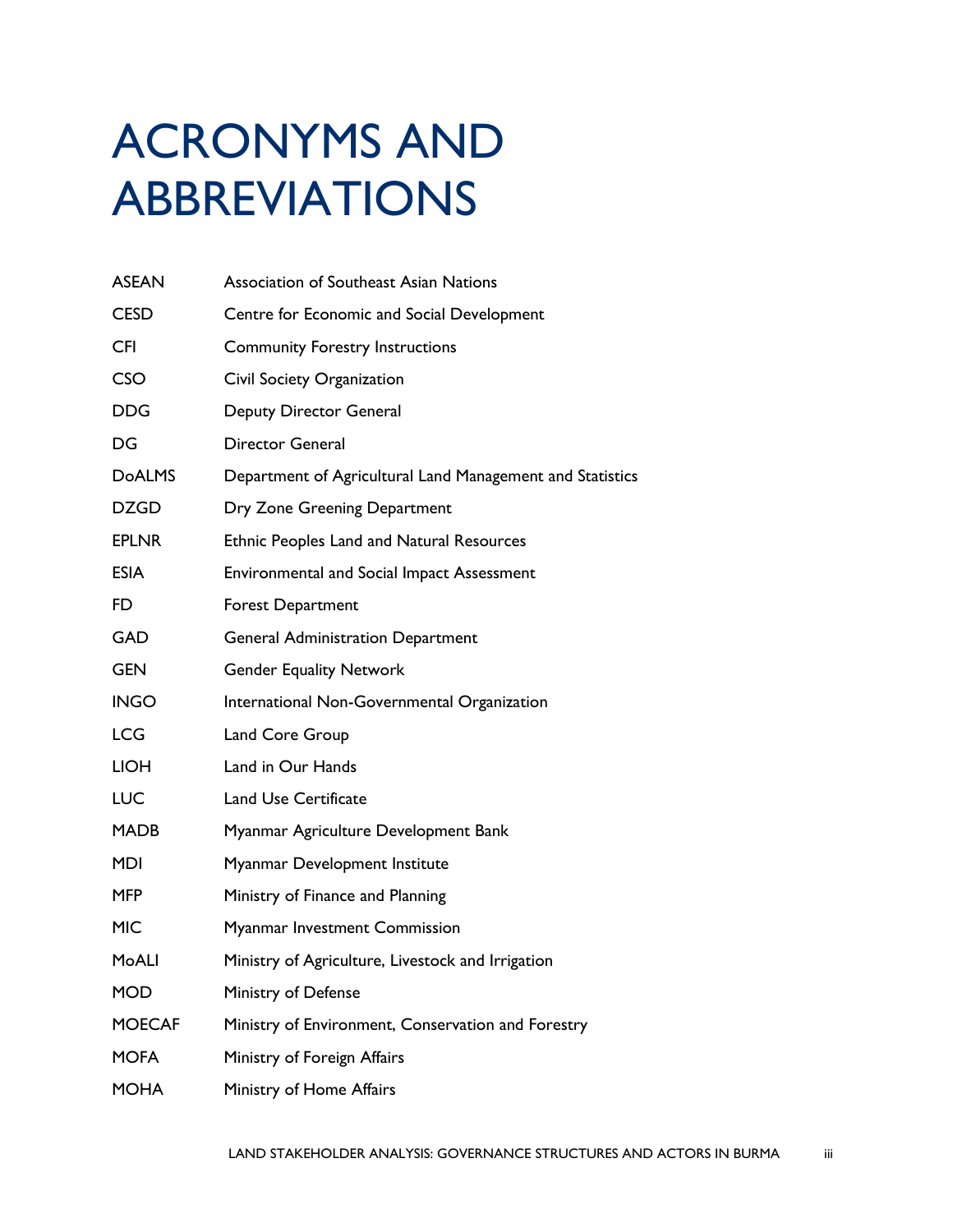| <b>MONREC</b> | Ministry of Natural Resources, Environment and Conservation |
|---------------|-------------------------------------------------------------|
| <b>MTE</b>    | Myanmar Timber Enterprise                                   |
| <b>NLD</b>    | National League for Democracy                               |
| <b>NLUP</b>   | <b>National Land Use Policy</b>                             |
| <b>NSA</b>    | Non-State Actor                                             |
| <b>OMM</b>    | OneMap Myanmar                                              |
| <b>PS</b>     | <b>Permanent Secretary</b>                                  |
| <b>SEZ</b>    | Special Economic Zone                                       |
| <b>UAGO</b>   | Union Attorney General's Office                             |
| <b>USAID</b>  | U.S. Agency for International Development                   |
| <b>VFV</b>    | Vacant, Fallow and Virgin                                   |
| YCDC          | <b>Yangon City Development Committee</b>                    |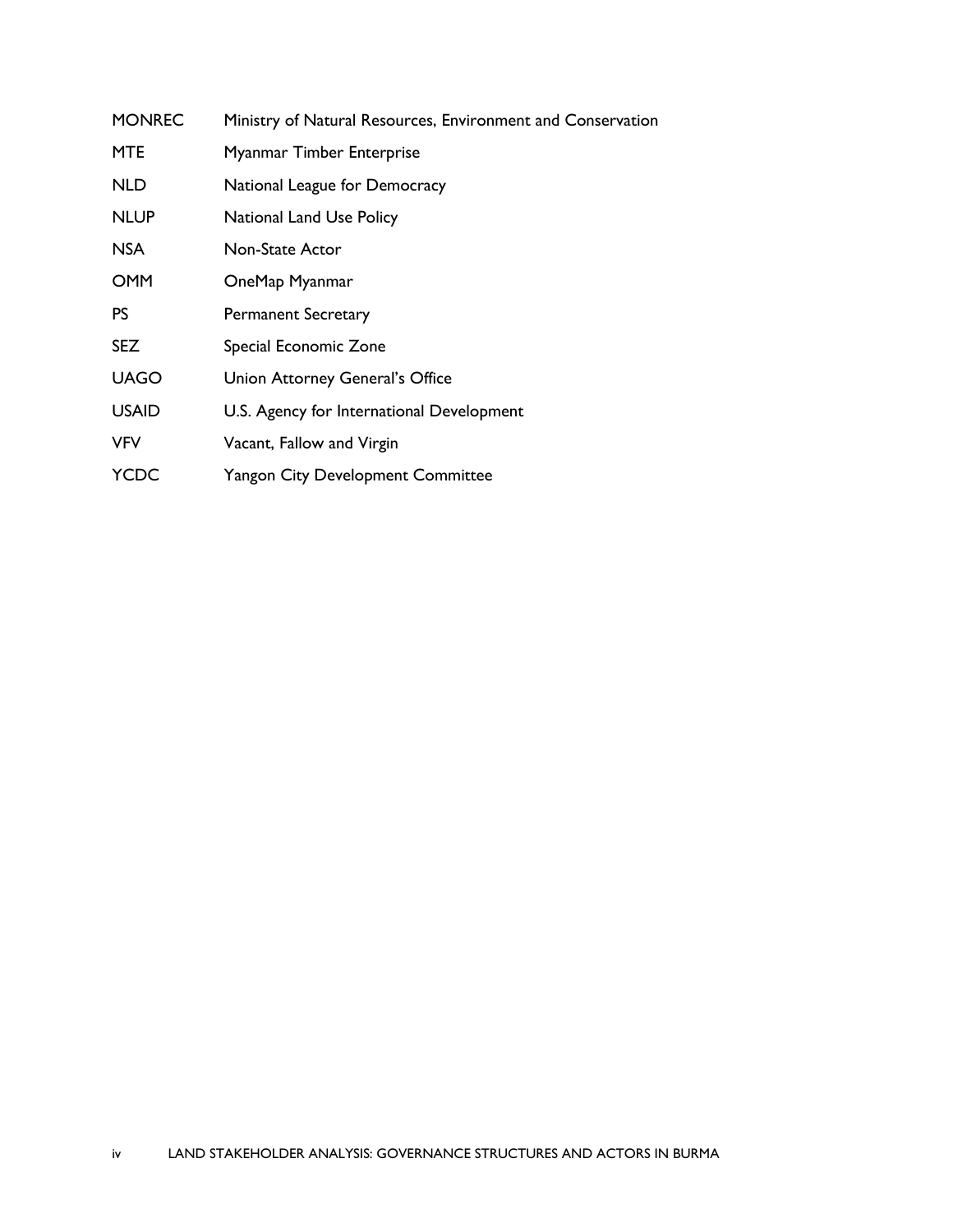## 1.0 INTRODUCTION

In Burma, due to a multiplicity of laws and regulations relating to land, a wide-ranging set of government institutions are engaged in land administration and management. These institutions have been evolving since the National League for Democracy (NLD)-led administration began in April 2016. It will be necessary to understand these structures carefully in the early sequencing of land governance reforms, and to adapt to changes made by the administration. While the administrative structures at the state level and below are changing, in general the executive branch plays the leading role in land governance. The separate powers in Burma include the executive branch, which is made up of the President, two Vice Presidents, and the Cabinet; the legislative branch, which is made up of the Parliament or the Pyidaungsu Hluttaw; and, the judicial branch, which includes ordinary courts that culminate in a Supreme Court. A fourth important power in Burma is the Armed Forces or Tatmadaw, which has significant influence on land governance through the Ministry of Home Affairs which it controls and on lawmaking through its constitutional guarantee of 25% of the seats in Parliament.

In the executive branch, the Ministry of Agriculture, Livestock and Irrigation (MoALI) and the Ministry of Home Affairs (MOHA), through its General Administration Department (GAD), play a paramount role at all levels in the case of non-reserved or public protected forest land areas. The Ministry of Natural Resources, Environment and Conservation (MONREC) assumes primary responsibility in areas classified as reserved forests, public protected forests, and protected areas, and some community forest designated areas of "unclassified" public forests. The executive branch offices of the State Counsellor and the President, each of whom provide directives to the ministries, also play a critical role in the government. In Parliament, the key committees of the Upper and Lower Houses play a central role in lawmaking, and in the judiciary the Office of the Union Attorney General has a role in legislative matters. Other union-level committees will also play a significant part in land governance, as will major urban development councils and quasi-governmental organs such as think tanks and party committees. Each of these offices is described in this land governance stakeholder analysis.

This analysis focuses more broadly on governance structures, delegated authority, and specific roles in relation to land governance in Burma. The report covers some structures, such as union-level branches of government and leadership offices of key ministries, broadly, and covers other structures, such as GAD, MoALI's Department of Agricultural Land Management and Statistics (DoALMS), and committees governing the return and reallocation of land, in greater depth. While the structures and the related processes are complicated, and may entail a number of challenges for the government, it is likely that the new administration will use many of the existing land administration structures to the maximum extent feasible in order to roll out land governance reform programs early in its tenure, while studying shortcomings, monitoring these offices, and recommending structural revisions.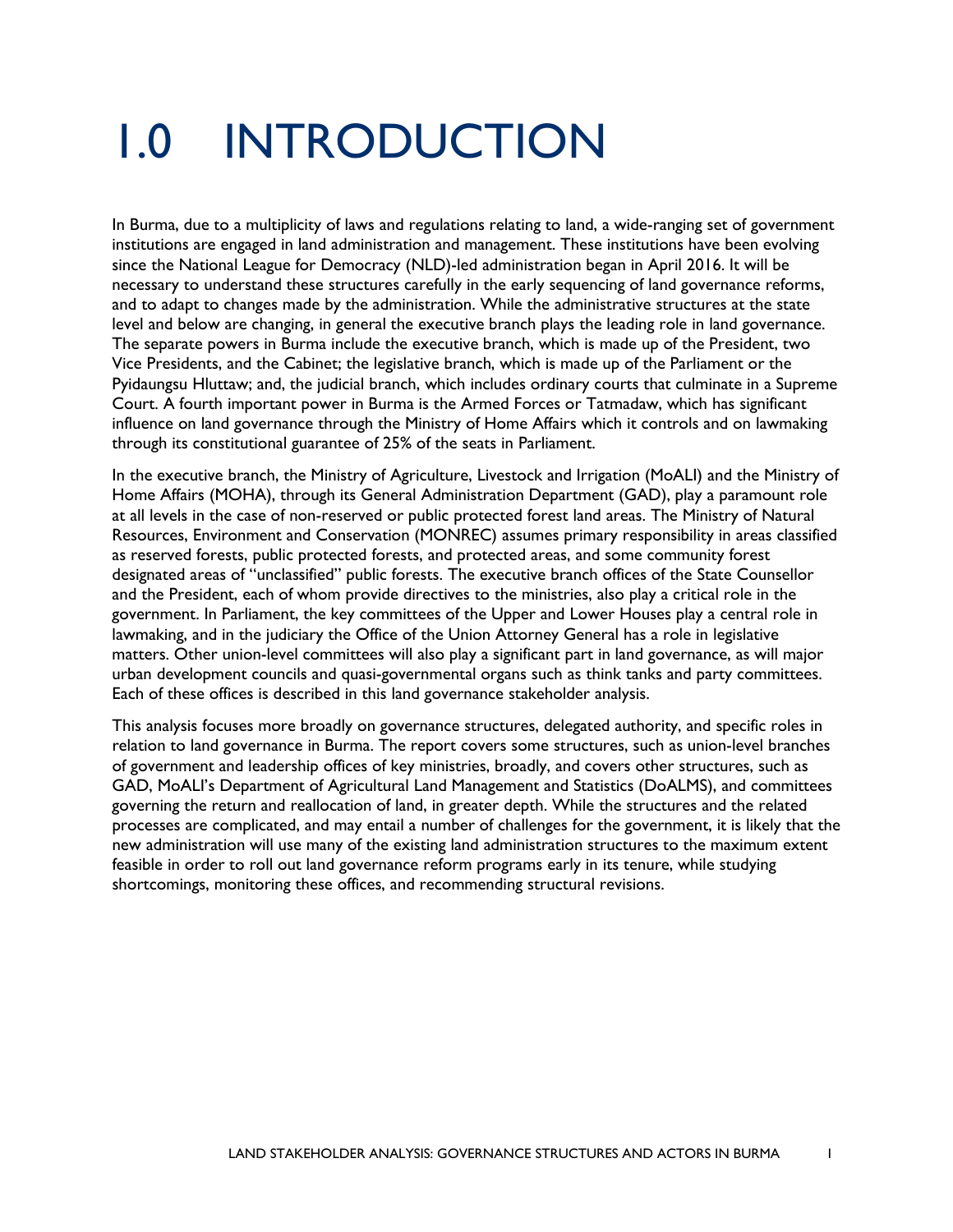## 2.0 UNION GOVERNMENT EXECUTIVE OFFICES

## **2.1 OFFICE OF THE STATE COUNSELLOR**

Since 6 April 2016, the State Counsellor position has been at the head of the government of Burma, above the President. Similar to the position of Prime Minister, the office allows the holder to work across the executive and legislative branches over a five-year term. The Office is represented in the President's Cabinet. The State Counsellor holds great sway over key social and economic matters in Burma, with an agenda-setting role enhanced by the combined duties of the Minister of the President's Office and the Minister of Foreign Affairs – both of which are also held by the current State Counsellor. The office is seen as important in land governance issues, as many executive branch committee decisions are reviewed at this level, especially national security land-related decisions. Public access to the State Counsellor's office includes an internet portal where comments can be submitted and a Facebook page.

## **2.2 MINISTRY OF PRESIDENT'S OFFICE**

Elected by Members of Parliament, the President leads the executive branch and heads the Cabinet, which includes MoALI and MONREC, whose ministers are appointed by the President.

The President's Cabinet plays an important governance role. It is influenced by both the State Counsellor (who is also the Minister of the Office of the President) and the President himself. The Cabinet includes the two Vice Presidents, and each minister, including the State Counsellor who also serves as Minister of Foreign Affairs. While the Cabinet meets regularly, the President also convenes a quarterly meeting of Chief Ministers from the states and regions, which the State Counsellor – as Minister of the Office of the President – attends. At both of these regular meetings (Cabinet and Chief Ministers) key policy and governance priorities are coordinated, including land governance. It is likely that a future Land Policy Council or Land Commission would be established within the President's Cabinet. The President's authority also includes the issuance of presidential notifications, such as those notifications that led to the terms of reference for land committees described later in this analysis.

### **2.3 VICE PRESIDENTS**

The role of Vice President is second to President in the executive branch, and the position includes service as chair of union-level subject matter committees. At present, Vice President 1 serves as chair of committees on climate change and disaster management, and Vice President 2 serves as Chair of the Central Committee for Reinspection of Farm Land and Other Land Acquisition. The role of the Reinspection Committee is described at length later in this analysis. The Chair leads decisions in the largest and most intractable cases which are sent up from lower committees as well as in significant cases where the committee has deemed it should exercise original jurisdiction.

## **2.4 MINISTRY OF FOREIGN AFFAIRS**

The Ministry of Foreign Affairs (MOFA) is responsible for the country's foreign policy and relations with other nations, including, importantly, responsibility for interactions with other Association of Southeast Asian Nations (ASEAN) members and international economic issues. The Ministry does not have a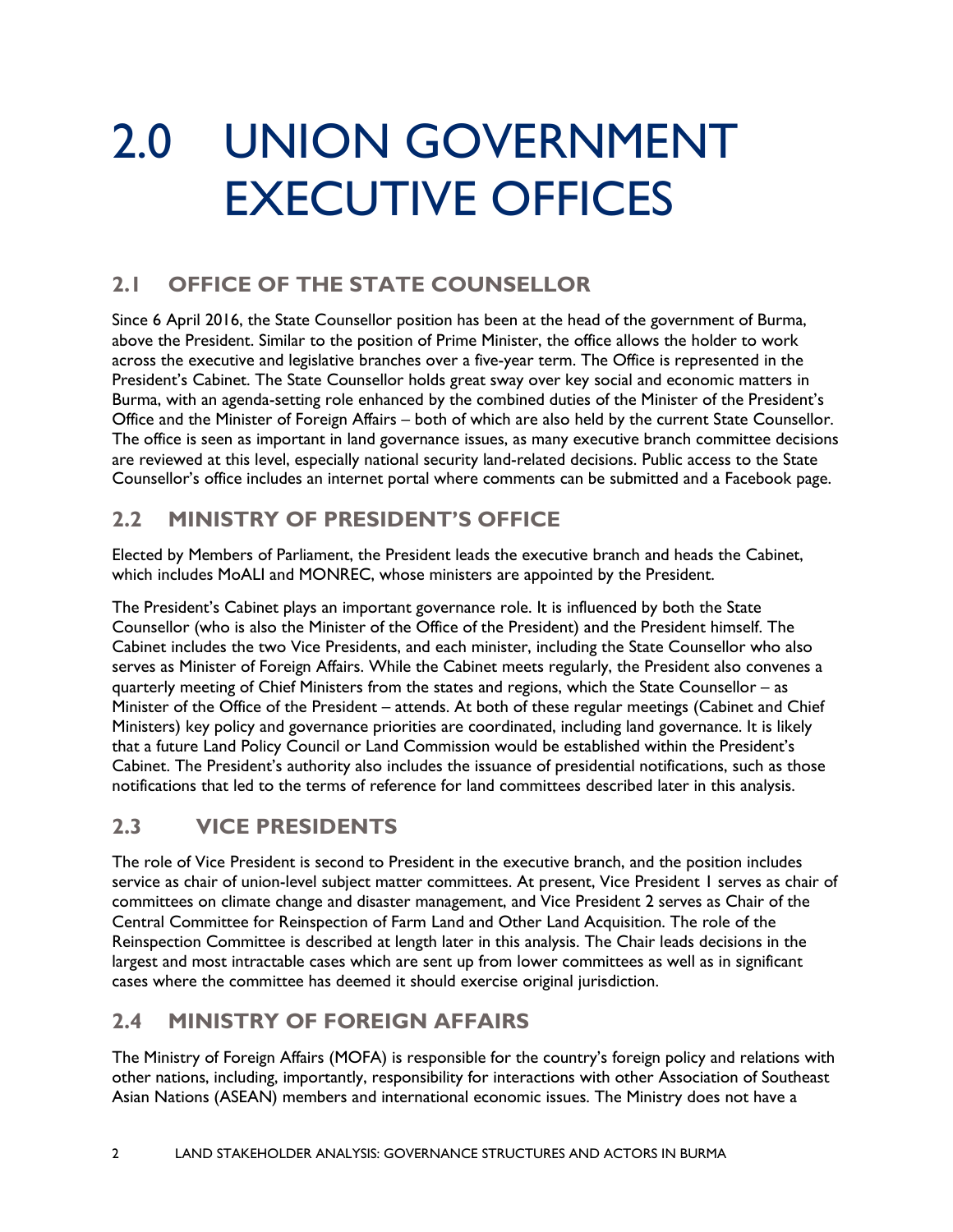direct role in land administration but has significant influence on land governance issues. For example, the Ministry has oversight over certain types of foreign direct investment and donor-funded assistance programs, especially projects involving international finance that need to be endorsed by MOFA, including any large land governance projects. As the State Counsellor also holds the position of Minister of Foreign Affairs under the current administration, the Minister's role is especially important currently and should be seen as an executive-level ministry. During the Minister's 2016 visit to the United Kingdom and the United States, for example, while the Ministry was responsible for organizing the program, the Minister was introduced as the State Counsellor of the Republic of the Union of Myanmar at events such as the United Nations General Assembly.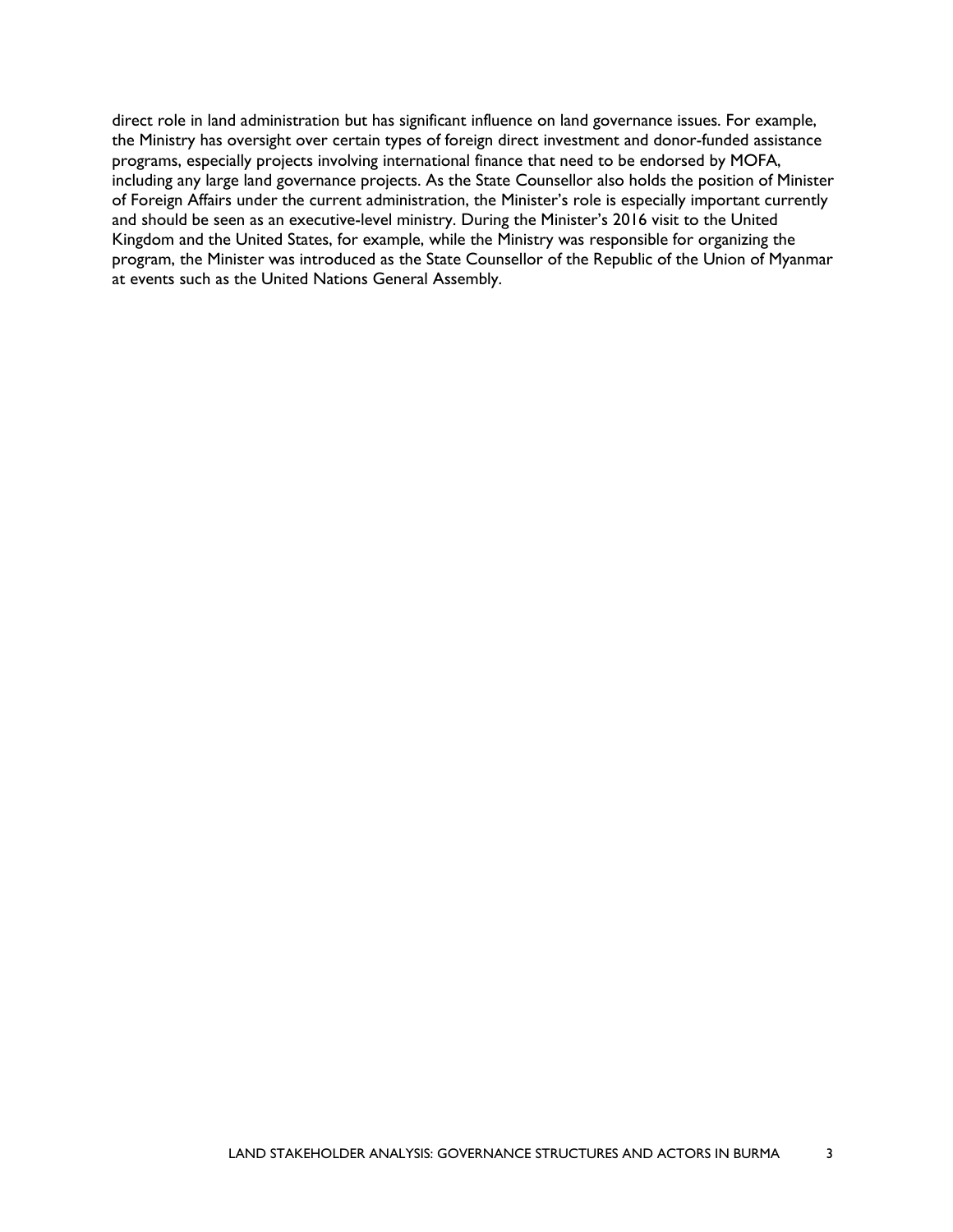## 3.0 UNION GOVERNMENT **MINISTRIES**

The President determines both the number and subject matter of ministries and is authorized to appoint and dismiss ministers from their posts; Parliament delegates specific land governance authority to specific ministries through legislation. All union-level bodies can submit bills to the Pyidaungsu Hluttaw relating to matters which they administer. Each sponsor of these bills is entitled to initiate and discuss at one of the bodies of Parliament.

The four ministries with the most direct impact on land issues are MoALI; the Ministry of Finance and Planning (MFP); MONREC; and, MOHA. While other union-level offices – such as the executive offices in central planning, as well as the Union Attorney General's Office (UAGO) in legislative affairs – hold significant influence, these four ministries have been identified by the executive offices as the key unionlevel ministries. Each ministry has an executive committee structure for collective decision making purposes, and each ministerial department has a departmental executive committee decision-making body, which includes the Director General and all division directors.

### **3.1 MINISTRY OF AGRICULTURE, LIVESTOCK, AND IRRIGATION**

MoALI is the main government body responsible for land administration and agricultural policy. The Minister serves as the Vice Chair of the Central Committee for Reinspection of Farm Land and Other Land Acquisition, and Chair of the Central Committee for the Management of Vacant, Fallow and Virgin Lands. The Ministry is responsible for many land resource-related issues, including agricultural policy, land use planning, water resources, irrigation, mechanization, livestock, fisheries (especially land-based aquaculture), and land administration. The Minister, Permanent Secretaries (PS), Directors Generals, and Department Directors who are cognizant on land issues are all aware of the National Land Use Policy (NLUP) endorsed by the outgoing President in January 2016.

MoALI continues to work in relation to other ministries on land issues. Most significantly, the administration of non-forested areas considered as land at the disposal of the union government is governed by GAD, which also exercises authority over areas of unclassified forest land (also referred to as public forest or virgin land). GAD, which has branches at the village tract, township, district, and state/region levels, acts as the representative of the central government at those levels. MoALI also works with the Forest Department of MONREC regarding the degazetting of areas of the permanent forest estate prior to re-classification as farmland. DoALMS under MoALI is responsible for maintaining land registry and cadastral maps, and has branches at the state/region, district, and township levels. At the township level, each township is divided into a number of circles, each headed by a land inspector (assistant staff officer) who is responsible for, among other things, validating land records.

#### **3.1.1 Organizational Structure of MOALI on Land Governance**

In the area of land issues, the top three echelons of MoALI most directly related are the Minister, then the Deputy Minister, and the Permanent Secretary for Agriculture. There are two other PSs; one is assigned to Livestock, Fisheries and Rural Development, and the other to Cooperatives. Under the Permanent Secretary for Agriculture, there are several departments with significant impact on farmers' and communities' land tenure rights. Various departments are involved in land governance and interact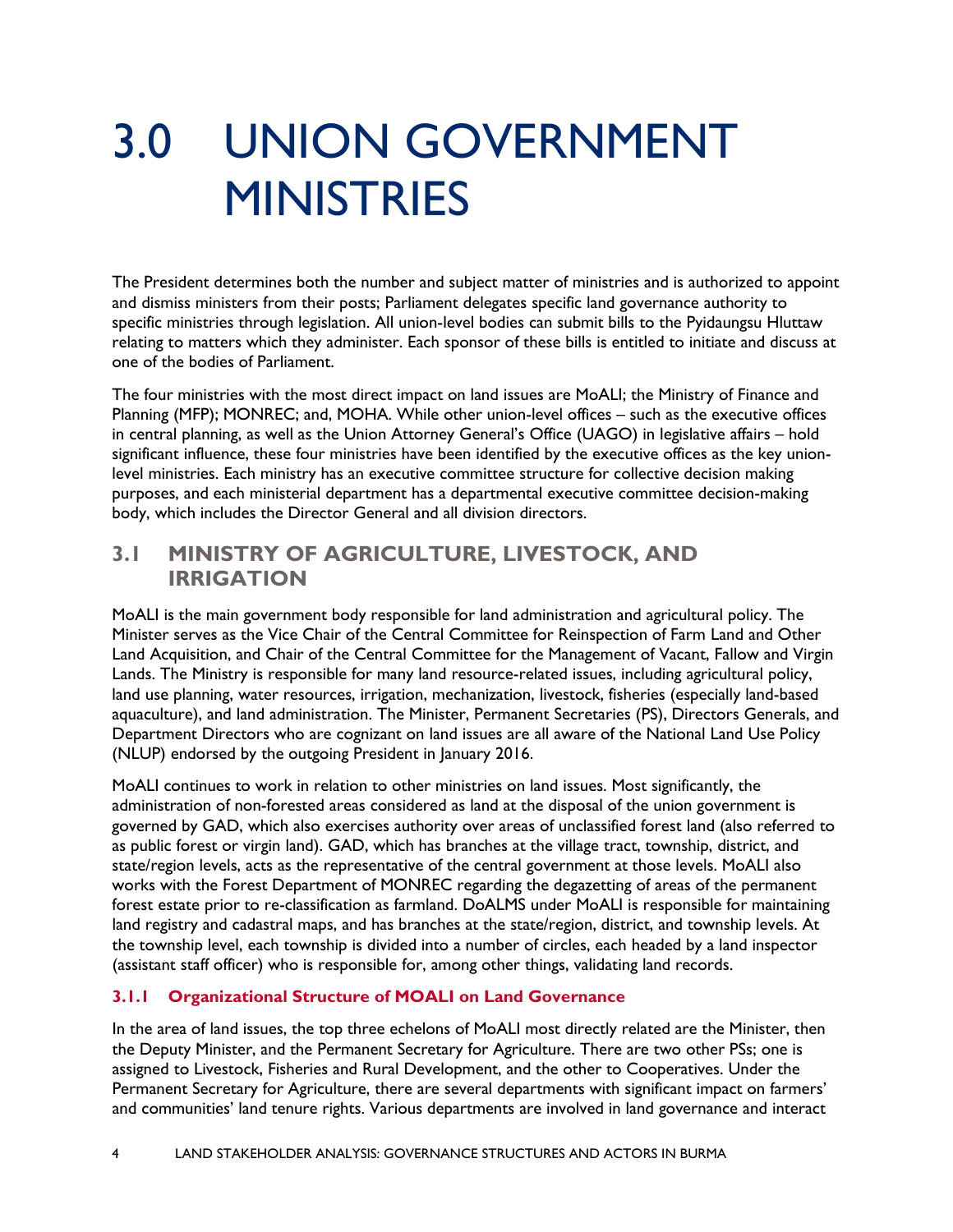with one another through the PSs, who coordinate between the departments. As MoALI is a combination of ministries, there are several PSs. Land governance is a cross-cutting issue in the departments of MoALI, as indicated in the following relevant departments.

**Department of Planning:** This department serves as the secretary of all sector departments and also oversees the new Agriculture Policy Unit. The Department of Planning is critical to implementation of land governance reforms, including work planning on national land return and land access programs, and oversight of major related projects.

**Department of Mechanization:** The Department of Mechanization leads on land consolidation and regularization initiatives, and is important in support programs for land access and livelihood programs. For example, as MoALI carries out the new Agricultural Development Strategy and related projects, the ministry has prioritized that activities focused on agricultural support services for smallholders include contributions from the Department of Mechanization.

**Department of Rural Development:** Infrastructure projects implemented by this department would have an impact on land tenure, making coordination through the PS especially important to ensure that land tenure security programs, such as registration efforts, are mainstreamed through infrastructure projects.

**Departments of Livestock, Irrigation, and Fisheries:** Projects implemented by all of these departments likely have an impact on land tenure rights or allocation of rights. For example, tenders for natural fish ponds affect traditional users of land resources, some land access programs involve agricultural supports in the form of livestock, and the Department of Fisheries at the township level maintains its own separate registry of land under their delegated authority. How these departments classify land also impacts rights of access, use and alienation under existing legislation.

In addition to the departments above, two especially relevant departments impacting land governance are the Department of Agriculture and DoALMS.

#### **3.1.2 Department of Agriculture**

The Department of Agriculture is a key driver of land governance reforms at the union, state, and regional levels. In the culture of MoALI, land governance reform is associated with agricultural productivity. The Ministry is founded on the principle of advancing farmers' agricultural production, and reforms targeting smallholder land tenure security – whether land access, land classification, crop choice, or fallowing rights – find traction in the Ministry when they can demonstrate links to agricultural productivity. This area is the domain of the Department of Agriculture; thus, partnerships with this department are essential to advancing other land reforms. For example, the Ministry's Global Agriculture and Food Security Program has important land governance elements, and land access is the lead activity area. Nonetheless, that activity is housed under the component for Raising Agricultural Productivity. Especially vital for land governance reforms at the state and regional levels, the Department of Agriculture provides lead inputs to land governance planning by Agriculture Ministers and Chief Ministers, and has a seat at the table of executive committee decision-making. At the union level, the Reinspection Committees feature Agriculture Department representatives at the state/regional, district, and township levels. The Management of Vacant, Fallow and Virgin Lands Committees includes the Department from the union level down.

The MoALI Department of Agriculture is headed at the union level by a Director General (DG). The DG is supported by four Deputy Director Generals (DDG): one for states and regions, one for technical, one for administration and finance, and one for extension. Under these four DDGs, there are several branches and divisions governing the department's work, each with sub-offices going down to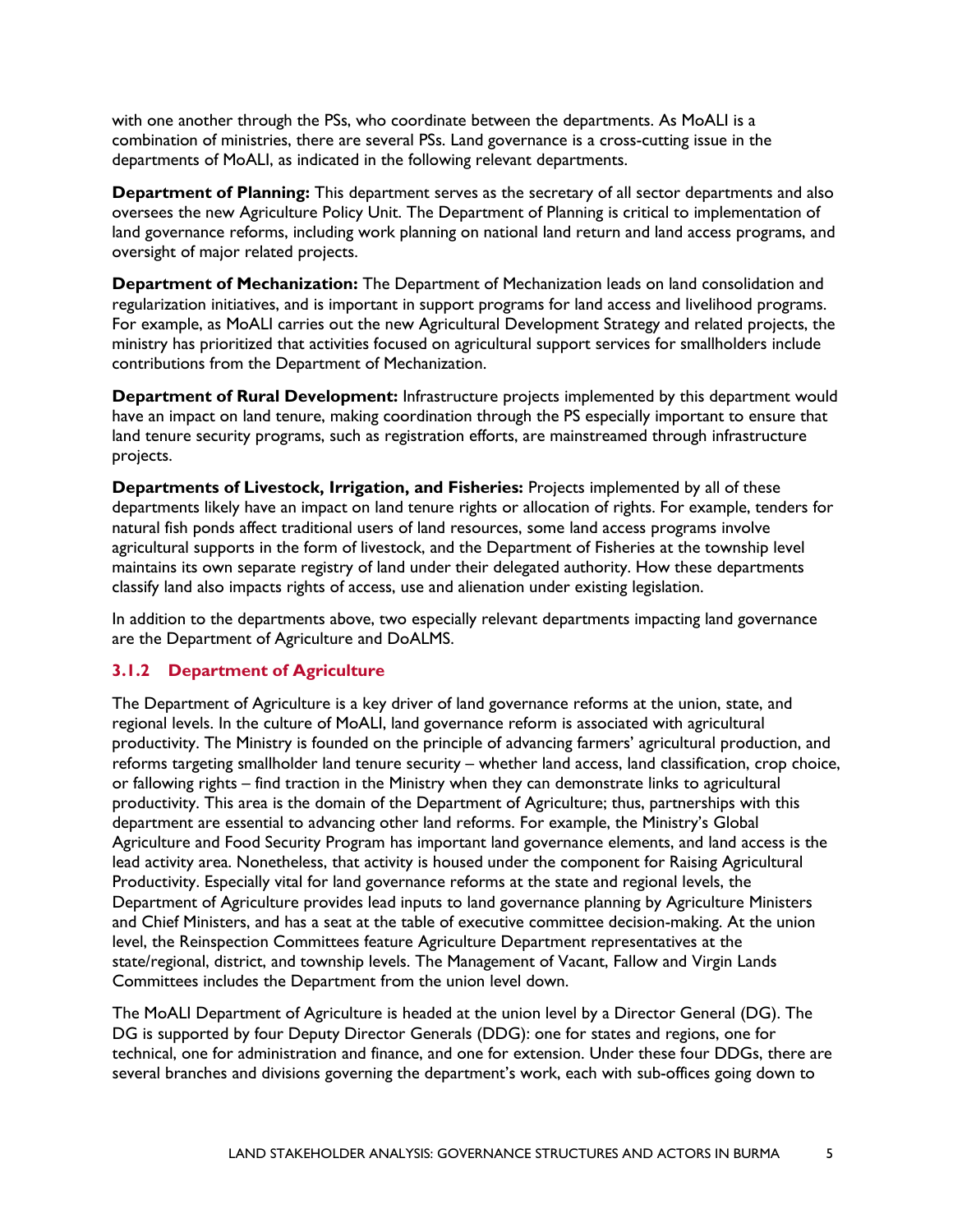the state and region, district, and township levels (the DG of States and Regions also governs offices at the township level).

#### **3.1.3 Department of Agricultural Land Management and Statistics**

At the union level, DoALMS is headed by a DG and is supported by one DDG, who oversees seven directors, each of whom heads a division. The seven divisions are as follows:

- The Settlement and Planning Division, whose role is connected to revenue rates, as parcels are measured to determine revenue;
- The Survey, Mapping and Printing Division, which deals with the documentation basis for registration and mutation of land holdings including monitoring land preparation for cropping and carrying out periodic crop surveys;
- The Land Administration Division, which authorizes land use rights whether by private citizens, investors, or state enterprises, and defers to township-level decisions for smallholders and central-level bodies for large areas, and services as an administrative appellate body for disputes;
- The Administration Division, which handles internal processes including personnel and operations;
- The Statistics Division, which is concerned with collection of agricultural statistics including compiling farmer and farm data, conducting annual inventories of agricultural equipment, and developing crop reports on issues such as yield and rainfall;
- The Budget Division, which coordinates with the Settlement and Planning Division on revenue activities; and,
- The Division for the Central Land Records Development Center.

As the role of the PS is to coordinate among departments, this role should be especially important in the area of DoALMS as land data is relevant to various departments across MoALI, as well as other related ministries.

The DoALMS structures at the state and regional level are as follows, with greater detail provided at the village tract level, as much of the significant land administration to carry out union-level policies ultimately occurs at these lower levels of oversight and implementation.

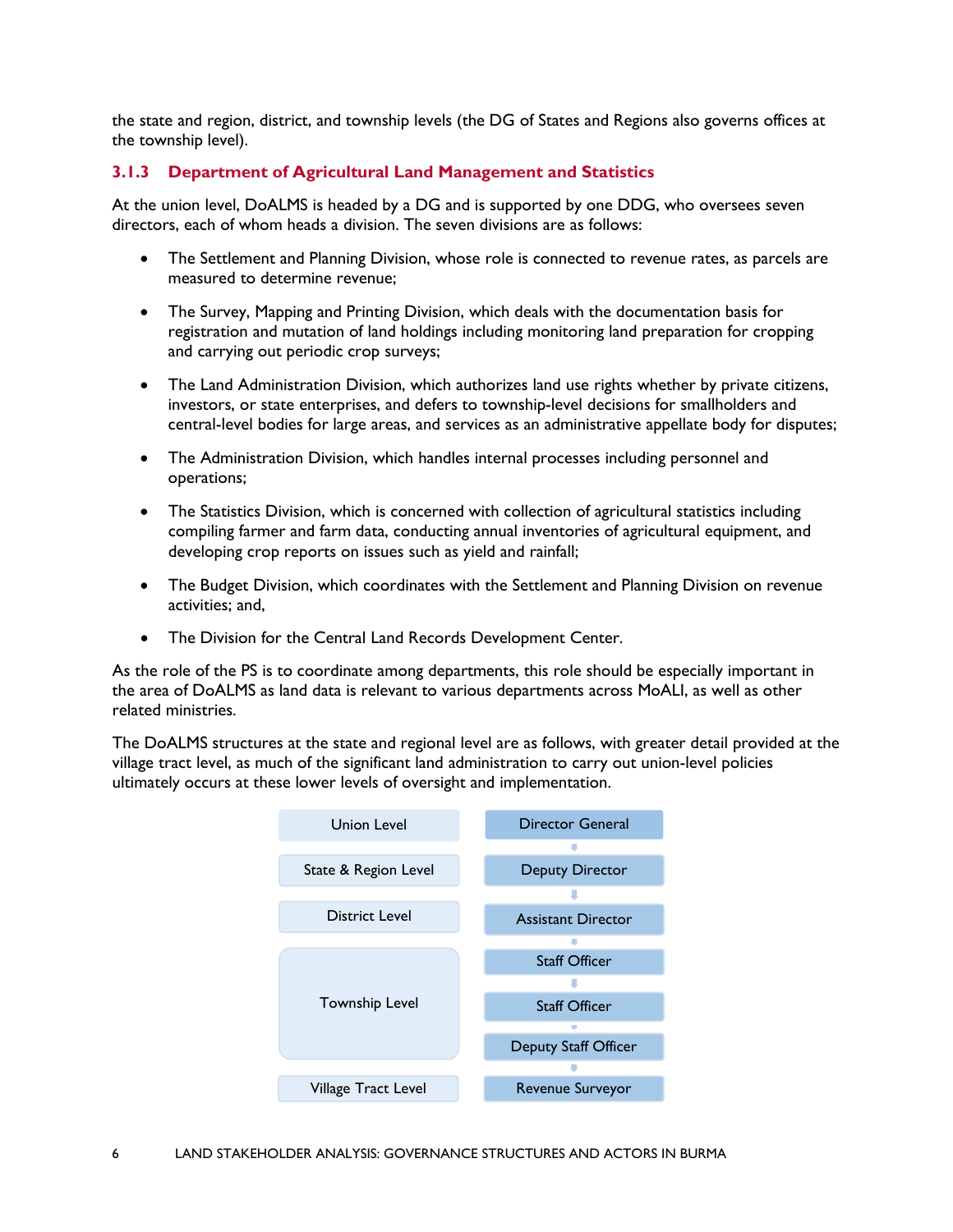The village tract revenue surveyor is the lowest level land official present in the system. Sometimes this official looks after only one village when there is one village constituting a village tract; there are also cases where the revenue surveyor looks after 10 or more villages, which together constitute a tract. Depending on the size of the tract geography (number of villages), the revenue surveyor's seniority is either Grade IV or Grade V.

All land-related records, including basic information such as maps, various registers, and land use certificate (LUC) copies, are maintained at the township level. The revenue surveyor functions as Secretary of the Farmland Administrative Body (committee) at the village tract level, and maintains the kwin maps and the important registers. There are several registers, but the most commonly used are the following:

- Register 1A also known as the fee register, maintained for agricultural lands only, contains the names of farmers (LUC holders).
- Register IB also known as the holding register, maintained for each kwin map, contains details of all landholdings, such as holding number and area of holding situated within the map boundary. A kwin map covers areas disaggregated by natural boundaries or human made territorial features, and the map area could vary from 500 to 800 acres.
- LR Form 46 (commonly known as Register 2) sometimes also called the crop register, this form contains all details related to farmland with the name of farmer, holding number, plot number, area of holding, land classification, types of crop cultivated during the year and harvested, and land revenue paid by the farmer. Land revenue is based on basis factors such as land classification and soil type, and determined by the Finance Department based on the settlement report.

### **3.2 MINISTRY OF NATURAL RESOURCES, ENVIRONMENT AND CONSERVATION**

The Ministry of Natural Resources, Environment and Conservation (MONREC) assumes primary responsibility in areas classified as reserved forests and protected public forests, often referred to as the permanent forest estate. MONREC also has some responsibility in areas classified as public forests in cases where it is agreed to establish community forests for management of any timber resources in these areas, and if the union government decides to change the classification of these forests to the permanent forest estate or a protected area. For areas of public forest (also commonly referred to as unclassified forest, virgin lands, or lands at the disposal of the union government), MONREC has overlapping authority with MoALI and GAD, primarily over the forest resources as opposed to the land itself.

The Minister of MONREC has significant roles in several multi-ministerial committees involved in land governance, including as a member of the Central Committee for Reinspection of Farm Land and Other Land Acquisition which addresses claims by citizens who have lost land in past land confiscations. Below the Central Committee, MONREC is represented at the regional, district, township, and village tract committees by a representative of the Forestry Department. MONREC is also represented on the Central Committee for the Management of Vacant, Fallow and Virgin Lands by the MONREC DG of Forestry and Mines, but not by the Minister. In addition to the decision-making role in these committees, MONREC holds other significant authorities in land governance, such as the power to degazette forestlands from the permanent forest estate, implement the Community Forestry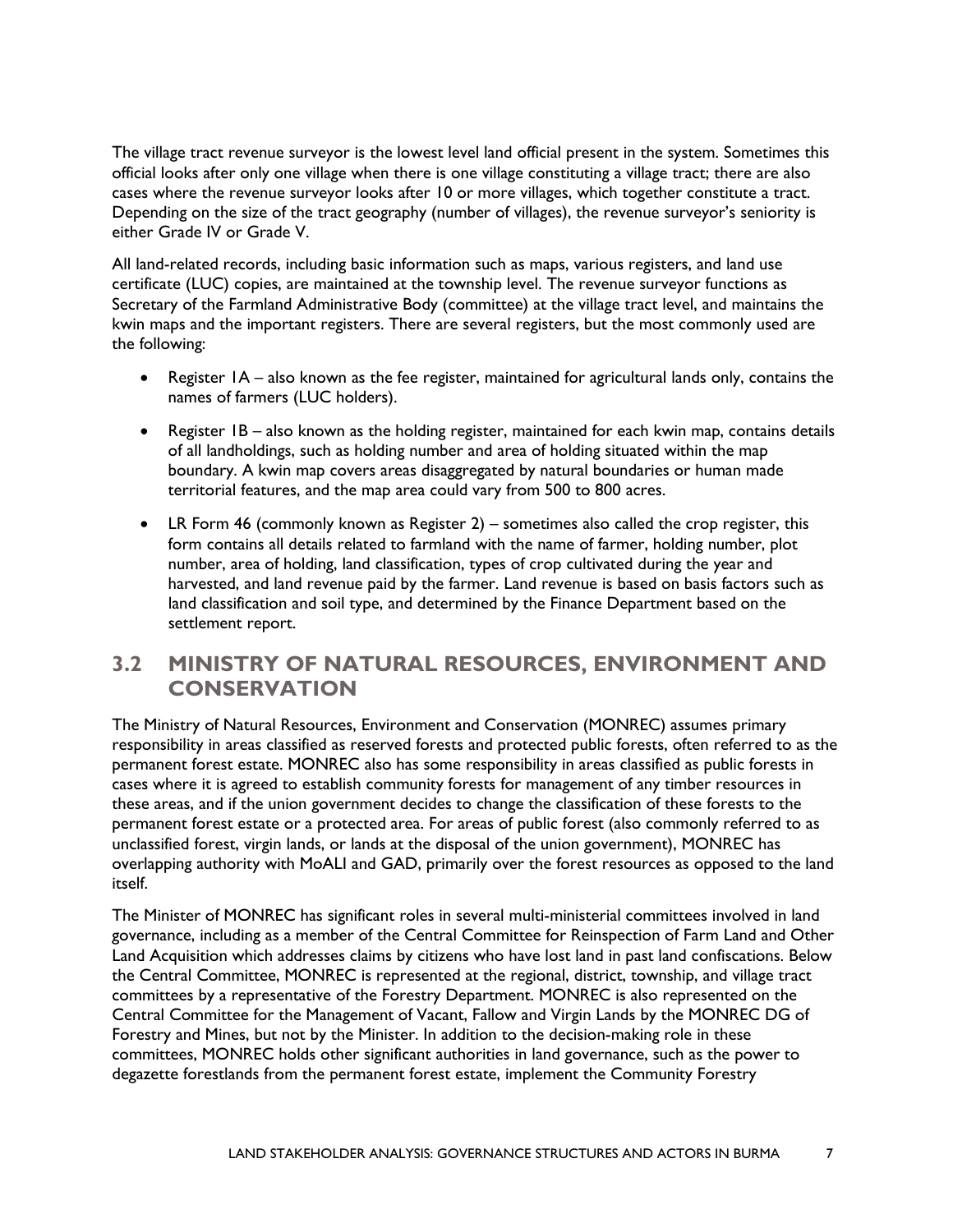Instructions (CFI) and conduct review and approval of environmental impact assessments. MONREC authorities are described in the following in relation to the Ministry's departments and divisions.

The former Ministry of Environment, Conservation and Forestry (MOECAF) was recently combined with the Ministry of Mines to form MONREC. The ministry now includes two sets of departments organized under two PSs: one for the environment, conservation, and forest sector, and one for the mining sector. The respective departments are as follows.

The environment, conservation and forest sector departments are the Minister's Office, the Forest Department, the Environmental Conservation Department, the Survey Department, the OneMap Myanmar Unit; the Dry Zone Greening Department (DZGD); and, the Myanmar Timber Enterprise (MTE).

**Forest Department:** The Forest Department (FD) is led by one DG, with two DDGs each responsible for a set of divisions. The DDG of Administration leads the Divisions of Administration Finance; Inspection; Zoological Gardens; Extension; and, Training and Research and Development. The DDG of Policy and Planning leads the Divisions of Planning and Statistics; Natural Forest and Plantation; Natural Wildlife Conservation; Watershed Management; and, the Forest Research Institute. The DG also supervises the Forest Department's States and Region's Directors' Offices and the Nay Pyi Taw Director's Office.

The FD is responsible for community forestry, as indicated by the CFI. A Community Forestry Unit has been established under the Extension Division, which has authority related to community forestry, including the allocation of land to forest user groups, the approval and monitoring of management plans, and the revocation of allocated forestlands for prohibited acts. With the replacement of the 1995 CFI with the new 2016 CFI, there has been a reduction in the scope of prohibited acts, such as shifting cultivation and gardening, which are no longer listed as prohibited.

The FD has broad decision-making authority over the permanent forest estate (reserve forest and protected public forest), with authority falling under the Natural Forest and Plantation Division. The FD also has some involvement over forest resources in unclassified forest – also known as public forest or virgin lands under the Vacant, Fallow and Virgin (VFV) Lands Management Act (2012) – though MoALI maintains that all VFV matters fall under the authority of DoALMS.

**Environmental Conservation Department:** The Environmental Conservation Department has authority over protected areas, and, with other ministries, has a role in the environmental and social impact assessment (ESIA) process. The Department's involvement in ESIAs includes project proposal screening; initial environmental examination review, investigations, final review, and approval; environmental management plan review and approval; the ESIA scoping, investigations, review, and approval; and appeals.

**Survey Department:** The Survey Department is responsible for producing all official land maps in Burma, such as topographical maps. This department, while under MONREC, reports directly to the Chief Commander of the Tatmadaw within the Ministry of Defense.

**OneMap Myanmar Unit:** The OneMap Myanmar (OMM) Unit is a government initiative located in MONREC, which is the focal point of a multi-ministerial OMM Central Committee. OneMap works across 25 government agencies to develop an open access spatial data portal to share standardized, accurate and verifiable land-related information. The goal of OneMap is to allowing transparent analysis of the accurate data in the portal, and related knowledge products, thereby supporting accountable land governance and development planning by government and citizens. OneMap data supports land governance reforms in a variety of ways, including providing the basis for several elements of the NLUP such as Part 2 Chapter 3 on land information management, and in support of some regional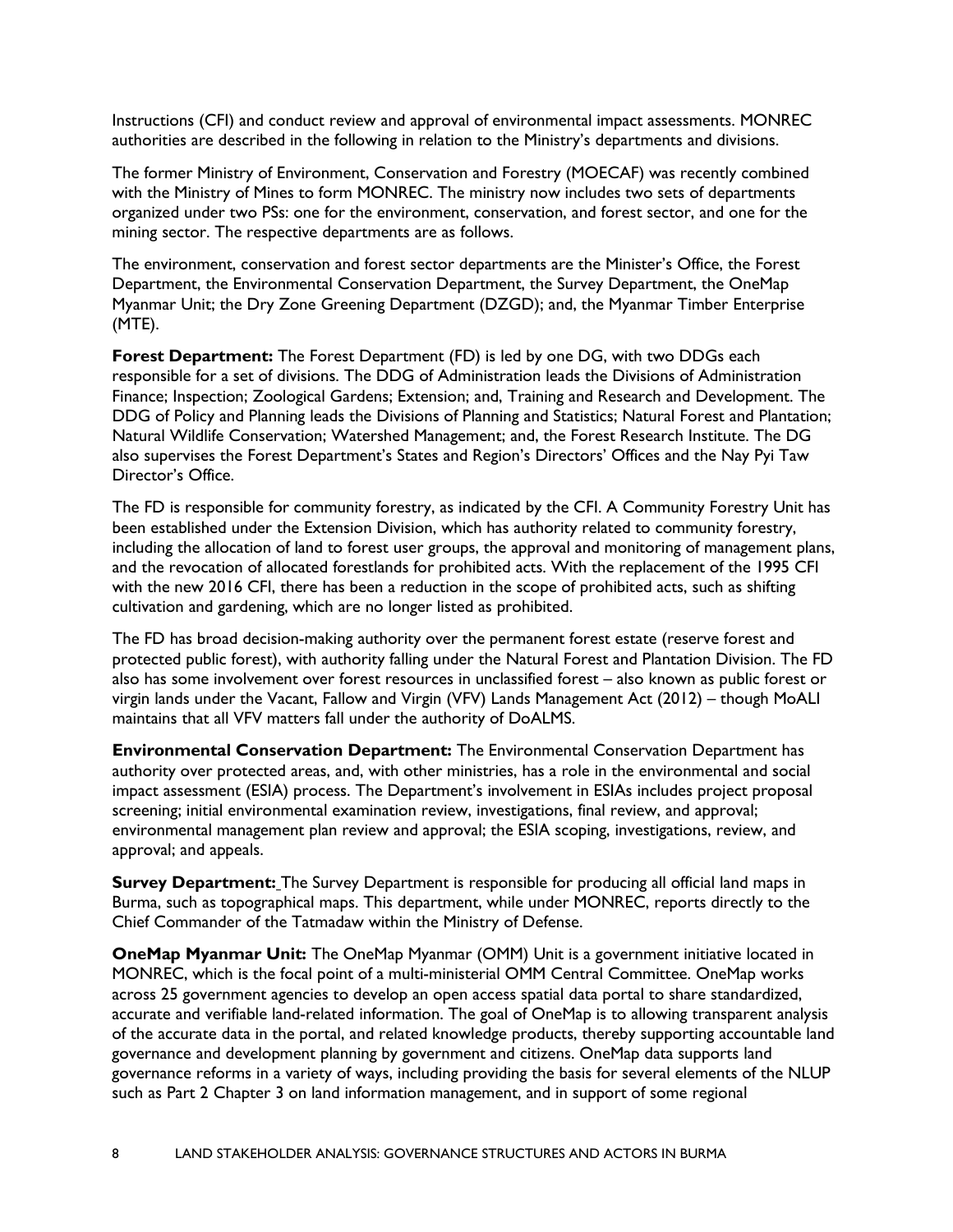governments in areas such as the resumption of land from economic land concessions under the VFV Law to improve land access for rural communities.

**Dry Zone Greening Department:** DZGD includes three regions, 12 districts, and 54 townships, covering 20.17 million acres of dry land forests that are essential for local wood supply and watershed protection in Mandalay, Magwe and Sagaing regions<sup>[1](#page-15-0)</sup>.

**Myanmar Timber Enterprise:** The MTE is responsible for the production and marketing of commercial timber products in the country[2.](#page-15-1)

The mining sector affects land governance in many areas, especially through allocation of lands at the disposal of the union government under the VFV Law, many of which are for mines that have adversely affected the customary tenure rights of rural communities. Potential mine projects must submit ESIA proposals vetted by MONREC, and the mining sector also affects salt mining on Burma's coasts. GAD has been delegated authority over mining of stone products related to concrete production for purposes such as road construction. The departments of the MONREC Mining Sector are as follows:

- Department of Planning and Inspection;
- Department of Geological Survey and Mineral Exploration;
- Department of Mines;
- No I. Mining Enterprise;
- No 2. Mining Enterprise;
- Myanmar Gems Enterprise; and,
- Myanmar Pearl Enterprise.

#### **3.3 MINISTRY OF HOME AFFAIRS**

MOHA is one of the three ministries controlled by the military. The Minister is appointed by the Commander-in-Chief, not the President. MOHA decides, among other things, what is classified as monastery land (not subject to land taxes), and formal recognition of village or town settlement lands. MOHA's GAD continues to have a significant role in land issues; although MoALI has taken over some of these former duties, GAD maintains a major role in almost every land decision in the country. The Minister also serves as Vice Chair of the Central Committee for Reinspection of Farm Land and Other Land Acquisition*,* and the Deputy Minister serves as Secretary of the Central Committee for Reinspection of Farm Land and Other Land Acquisition.

GAD was established as part of broader administrative reforms under the military government in 1989, with the new GAD officers placed at local levels in all states and divisions and responsible for town and village administration, development affairs, press controls, land and excise administration, and revenue collection. GAD's continuing role in land governance occurs at many levels today, from the union level though membership in the two key Central Committees on Reinspection of Land Acquisitions, and on Vacant, Fallow and Virgin Lands, down to the village tract through GAD positions and village-level staff. Payments for VFV land leases are made to the GAD township office rather than to MoALI/DoALMS, and

 $\overline{a}$ 

<span id="page-15-0"></span><sup>1</sup> <http://www.dryzonegreening.gov.mm/eng/?q=node/8>

<span id="page-15-1"></span><sup>2</sup> <http://www.myanmatimber.com.mm/index.php/en/about/about-mte>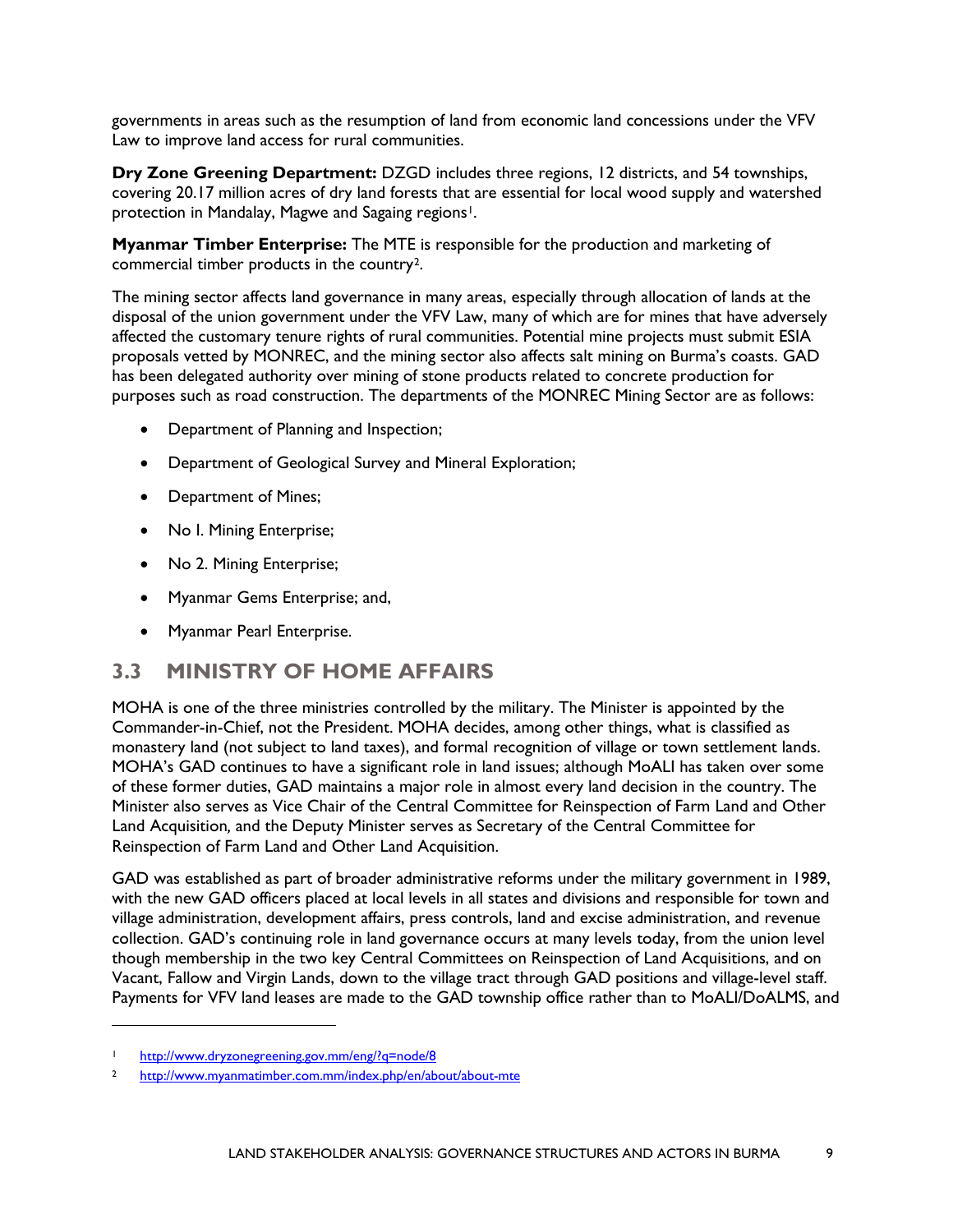all land considered at the disposal of the union government is technically under GAD. Also, the recognition of settlement lands in villages is under GAD jurisdiction[3.](#page-16-0)

In the area of unclassified or public forest land (virgin land), for example, GAD has significant control of agro-industrial developments, issues of recognition of customary community use of public forestlands, and encroachment on these lands due to weak or no tenure security of forest users and traditional users of upland areas. In the area of vacant and fallow lands, GAD also has control in areas of agro-industrial developments and community land use, including grazing land and other transitional uses. In the area of farmland, GAD continues this control throughout land governance, including existing applications for and records of land use rights, new registration of LUCs, and the ability to rescind land use rights or acquire land for other public and non-public purposes. GAD is a member of the Central Administration Body of the Farmland Administration at the national level, and lower level Farmland Administration Bodies all the way down to the village tract.

## **3.4 MINISTRY OF FINANCE AND PLANNING**

MFP plays an important role in agricultural policy development and implementation, and therefore land policy. The overall planning of economic policy imperatives in the rural development sector, with agriculture as a subset, and land as a further subset, broadly takes place through joint planning between MFP and MoALI. This shared planning occurs at both the union level and at the state and region level. The two ministries are still under a transition both in the joint working structures for this planning, and in the development of common economic policies.

MFP is a large ministry, with 19 departments. The key departments bearing on land governance are as follows:

#### **Minister's Office and Budget Department**

 $\ddot{\phantom{a}}$ 

**Planning Department:** The National Planning Departments at the state and regional levels have input into the land-use planning process.

**Project Appraisal and Progress Reporting Department:** This department assesses implementation of land concessions under the VFV Law for compliance with the terms of the concession, and considers resumption of land for non-compliance.

**National Archives Department:** The National Archives Department has responsibility for maintaining all land data which is reported from relevant ministry departments, such as DoALMS in MoALI or the Forest Department in MONREC.

**Investment and Company Administration Department:** The Investment and Company Administration Department is responsible, through its Directorate, for coordinating with the Myanmar Investment Commission (MIC), which is chaired by the Minister of Finance and Planning. Investments in land leasing for various economic purposes are a significant part of the investment portfolio moving through MIC, so land governance issues are implicated. The new Investment Law rules and guidelines describe the delegated authority regarding permits.

**Myanmar Agricultural Development Bank:** The Myanmar Agriculture Development Bank (MADB) is in the process of moving to MFP. The MADB is an important source of revenue for farmers through

<span id="page-16-0"></span><sup>3</sup> For an in-depth analysis of GAD, see the 2014 report *Administering the State in Myanmar* by The Asia Foundation: <http://asiafoundation.org/resources/pdfs/GADEnglish.pdf>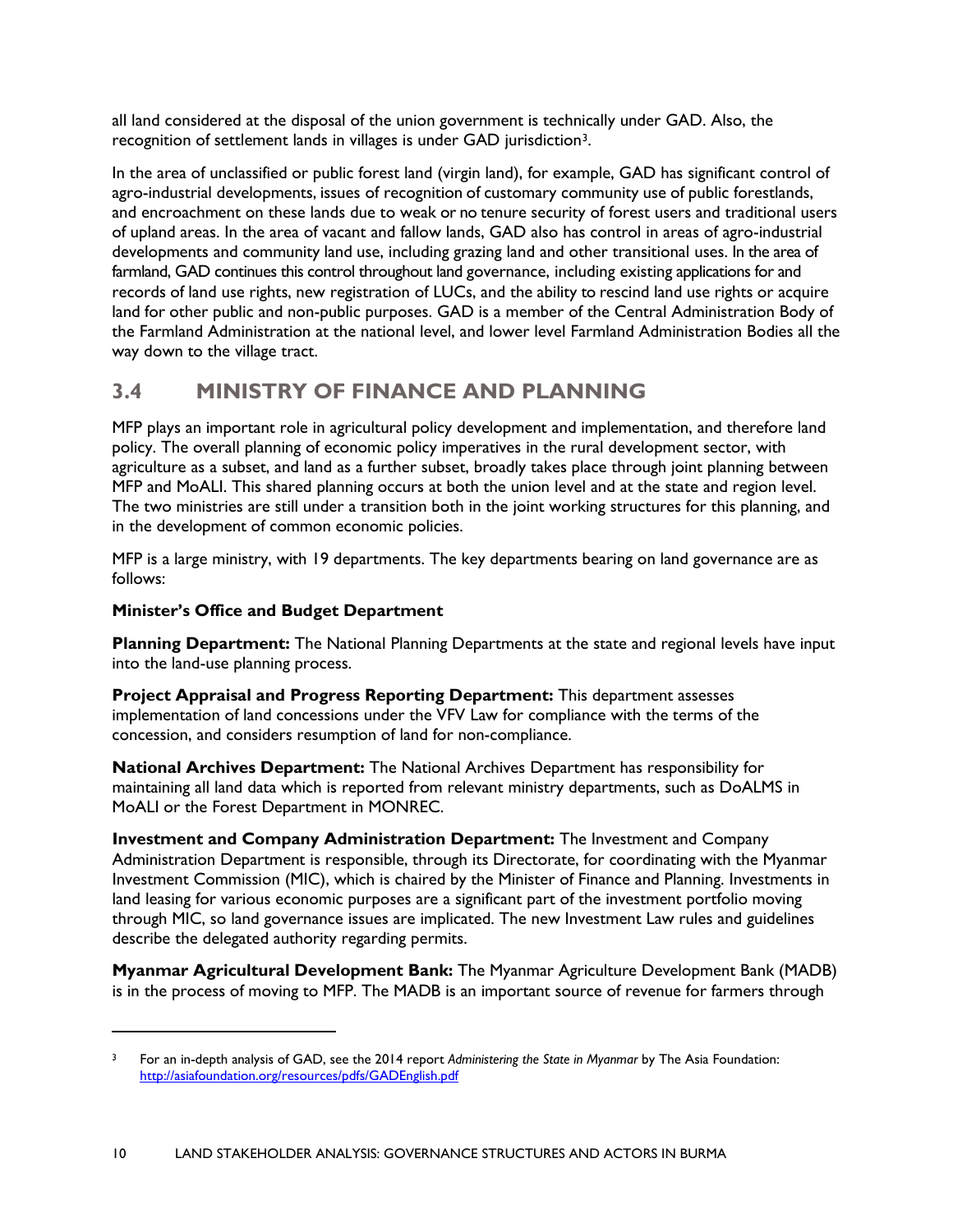agricultural credit, and has an important role due to preferential loan practices with one issue especially pertinent to land governance being that default on loans can result in LUCs being rescinded.

Of these departments, the Minister's Office, the Planning Department, and the Budget Department are most critical in the land sector. While matters such as land registration and mapping are in the domain of MoALI, many elements of land development and governance require coordination with the Planning Department and the Budget Department. For example, the government programs of land return and social land concessions involve significant coordination with these two departments to ensure effective land development, infrastructure improvements, and agricultural inputs. Authority over providing inputs to land return and allocation is held by the Minister of Finance and Planning through his role as Vice Chair of the Central Committee for Management of Vacant, Fallow and Virgin Lands.

### **3.5 OTHER COGNIZANT MINISTRIES**

While many union government ministries have work that affects land issues, the following ministries have the most significant current impact in this area:

- **Industry:** The Minister also serves as a member of the Central Committee for Reinspection of Farm Land and Other Land Acquisition;
- **Construction:** The Minister also serves as a member of the Central Committee for Reinspection of Farm Land and Other Land Acquisition;
- **Defense:** The Minister also serves as a member of the Central Committee for Reinspection of Farm Land and Other Land Acquisition; self-administered zones and areas under joint control with non-state actors (NSAs) report to the Ministry of Defense (MOD);
- **Border Affairs:** This ministry is responsible for the development of border areas and national races*;*
- **Office of the Union Attorney General:** This office is responsible for reviewing proposed laws and regulations for technical accuracy and constitutional compliance, including proposed laws or regulations relating to land governance;
- **Hotels and Tourism:** The ministry is responsible for development of the country's tourism sector, and is often involved in the establishment of hotel zones and other developments that can potentially negatively impact local land tenure and property rights of smallholder farmers and communities;
- **Social Welfare, Relief and Resettlement:** This ministry administers the country's social welfare, relief and resettlement affairs;
- **Electricity and Energy:** This ministry is responsible for siting of various power generation and transmission projects, which could have an impact on land tenure and property rights of smallholder farmers, communities, and other vulnerable groups; and,
- **Transport and Communication:** This ministry is responsible for the siting and permitting of various infrastructure projects such as roads, bridges, and telecommunications towers, all of which could have a negative impact on the land tenure and property rights of smallholder farmers, communities, and other vulnerable groups.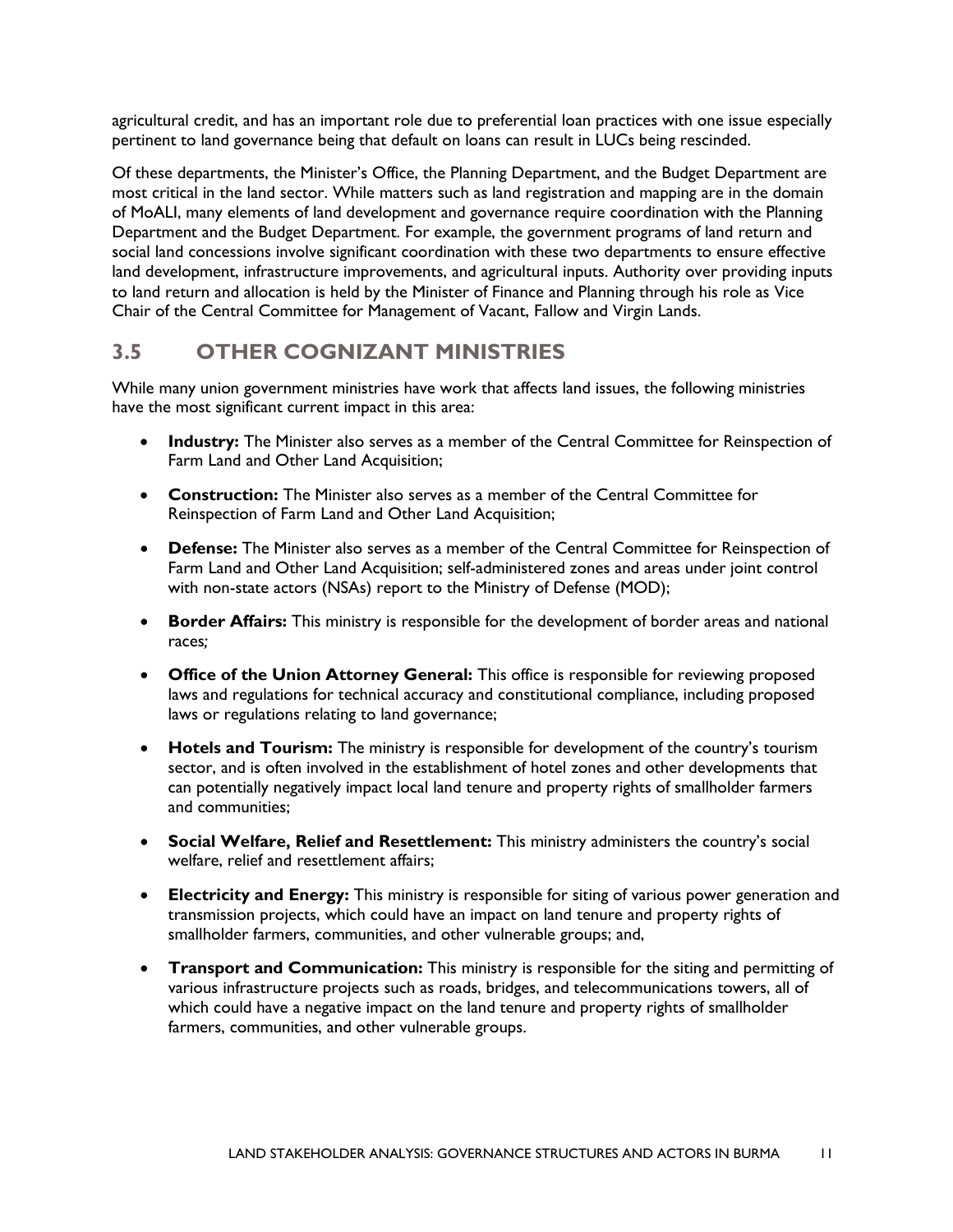## 4.0 UNION MULTI-MINISTERIAL AND OTHER **COMMITTEES**

Union-level multi-ministerial central committees are established through a presidential notification or through an act of Parliament, and their roles are typically defined in accompanying terms of reference for the committee. In some cases where the committee is multi-ministerial in structure, such as the Farmland Administrative Bodies, an act of Parliament establishes the committee and its authority. In this section, several union-level committees bearing on land governance are described.

### **4.1 CENTRAL COMMITTEE FOR REINSPECTION OF FARMLAND AND OTHER LAND ACQUISITION**

The Central Committee for Reinspection of Farmland and Other Land Acquisition was created by a presidential instruction to resolve historic land confiscation claims. The committee is chaired by Vice President 2 and is distinct from existing parliamentary commissions or committees addressing similar issues. Its mandate is to monitor state/regional governments' handling of historic land disputes and enabling land to be returned to dispossessed farmers. The committee adopted a policy that dispossessed farmers should be compensated for their loss either through return of land or other just compensation. This committee was meant to settle all land disputes within the first six months of the NLD-led government, but has continued its work through the first year.

The Central Committee has original jurisdiction for special or old cases, meaning cases that have an unusual significance because of high value, a large number of affected citizens, or other reason for their unique need to be addressed, or cases that were filed years ago, but have not yet been resolved. Such claims can be submitted directly to the Union Assembly Legal Affairs Advisory Committee, chaired by U Shwe Mann, who has authority to call chief ministers, ministers, and others to address these cases as part of the work of the Central Committee.

Ordinary cases go from the village tract to the township to the district levels; they proceed to the regional level if not resolved at the district level, and finally to the Union level for ultimate resolution, if not resolved at the regional level. The Union Assembly Legal Affairs Advisory Committee may send an observer, if needed.

The structure of the subcommittees varies in the states and regions at the township level, village tract level, and even up to the district level. The number and variety of actors differs in order to represent leading actors in a particular jurisdiction, including communities and civil society organizations, as part of the reform structure.

Based on the 1 August 2016 Order from the Central Committee, the following is the composition of the concerned committees:

*Central Committee – 10 Members*

Chair Vice-President 2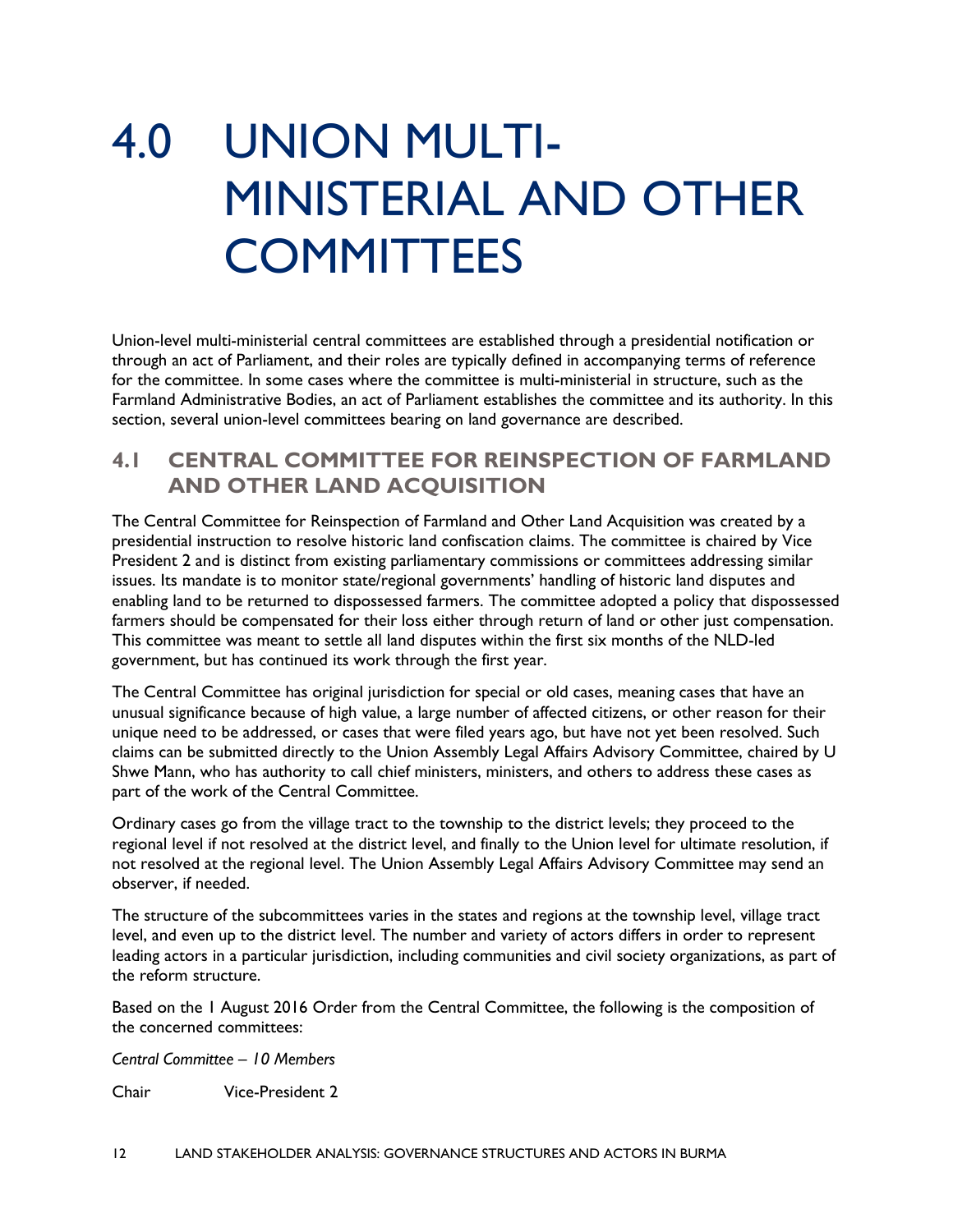| <b>Vice Chair</b> | Union Minister for Home Affairs                                               |
|-------------------|-------------------------------------------------------------------------------|
| Vice Chair        | Union Minister for Agriculture, Livestock and Irrigation                      |
| <b>Members</b>    | <b>Union Minister for Defense</b>                                             |
|                   | Union Minister for Natural Resources and Environmental Conservation           |
|                   | Union Minister for Industry                                                   |
|                   | Union Minister for Construction                                               |
|                   | Chairman of Nay Pyi Taw Council                                               |
|                   | Minister for Home Affairs                                                     |
|                   | Deputy Minister for Home Affairs                                              |
|                   | Regional Committee - 12 Members                                               |
| Chair             | <b>Chief Minister</b>                                                         |
| <b>Members</b>    | MoALI, Minister of Agriculture                                                |
|                   | Chair, Hluttaw Committee on Agriculture & Livestock Affairs                   |
|                   | MOHA, DG of GAD                                                               |
|                   | <b>MONREC, Director Forestry Department</b>                                   |
|                   | MoALI, Agriculture Department                                                 |
|                   | Military Intelligence, Divisional Staff Officer                               |
|                   | Farmers affairs and social organization (farmers union), secretary            |
|                   | Farmers affairs and social organization (farmers union), representative       |
|                   | Farmers affairs and social organization (farmers union), representative       |
|                   | Community representative                                                      |
|                   | Regional Director, Farmland Management & Statistics Department (DoALMS)       |
|                   | District Committee - 12 Members                                               |
| Chair             | <b>MOHA GAD District Administration Official</b>                              |
| <b>Members</b>    | District Regional Hluttaw Representative                                      |
|                   | MoALI District Manager Agriculture Department                                 |
|                   | <b>MONREC District Manager Forestry Department</b>                            |
|                   | <b>MoALI DoALMS District Staff Officer</b>                                    |
|                   | Eight farmers affairs and social organization (farmers union) representatives |
|                   | Township Committee - 13 Members                                               |
| Chair             | MOHA GAD District Administration Official                                     |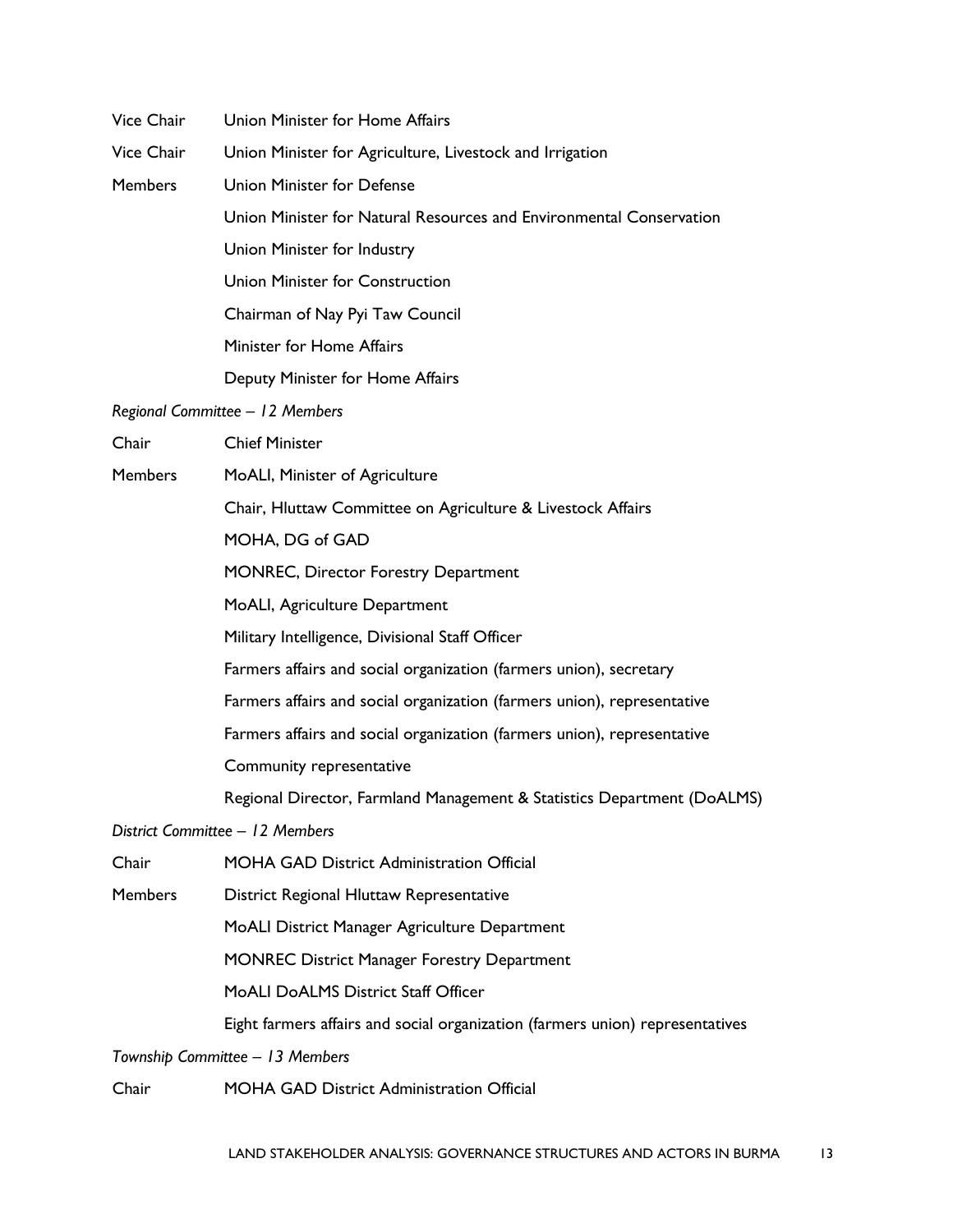Secretary Chair of Development and Support Committee

Joint Secretary MOHA GAD Deputy Township Officer

Members Three farmers affairs and social organization (farmers union) representatives

Township Development Committee Chair

MoALI DoALMS Staff Officer

MFP Planning Department Staff Officer

MONREC Forestry Department Staff Officer

MoALI Livestock, Breeding and Veterinary Department Staff Officer

MoALI Agriculture Department Staff Officer

Regional Hluttaw Representative

*Village Tract / Ward Committee – 9 Members*

Chair Local GAD Staff

Members Village cooperative association member

MONREC Forestry Department appointee (government or non-government)

MOALI Land Surveyor

Town Elder

Four farmers affairs and social organization (farmers union) representatives

### **4.2 CENTRAL COMMITTEE FOR MANAGEMENT OF VACANT, FALLOW AND VIRGIN LANDS**

Established by Presidential Instruction as required by provisions found in the VFV Lands Management Law of 2012 and chaired by the Minister of Agriculture, this committee is responsible for approving requests for land use rights regarding VFV land. Its duties include receiving various ministry and lowerlevel government recommendations for the use of VFV land; receiving land use applications from individuals, private investors, government entities, and non-governmental organizations; rescinding or modifying VFV land use rights; classifying land; helping right-holders obtain technical assistance, inputs, and loans; and, resolving disputes related to VFV land use in coordination with other government entities. In accordance with the VFV Law, the Central Committee, under MoALI leadership, is required to recognize legitimate customary tenure claims within VFV lands; the Central Committee has begun asking townships to survey all VFV allocations to ensure there are no customary tenure claims, or to identify them, and has been coordinating with the OMM Unit of MONREC in this process.

The final order for the new committee structures has not been issued as of May 2017, but the tentative positions at the central and regional committee levels are as follows.

*Central Committee – 18 Members*

Chair Minister of MoALI

Vice Chair Deputy Minister of MoALI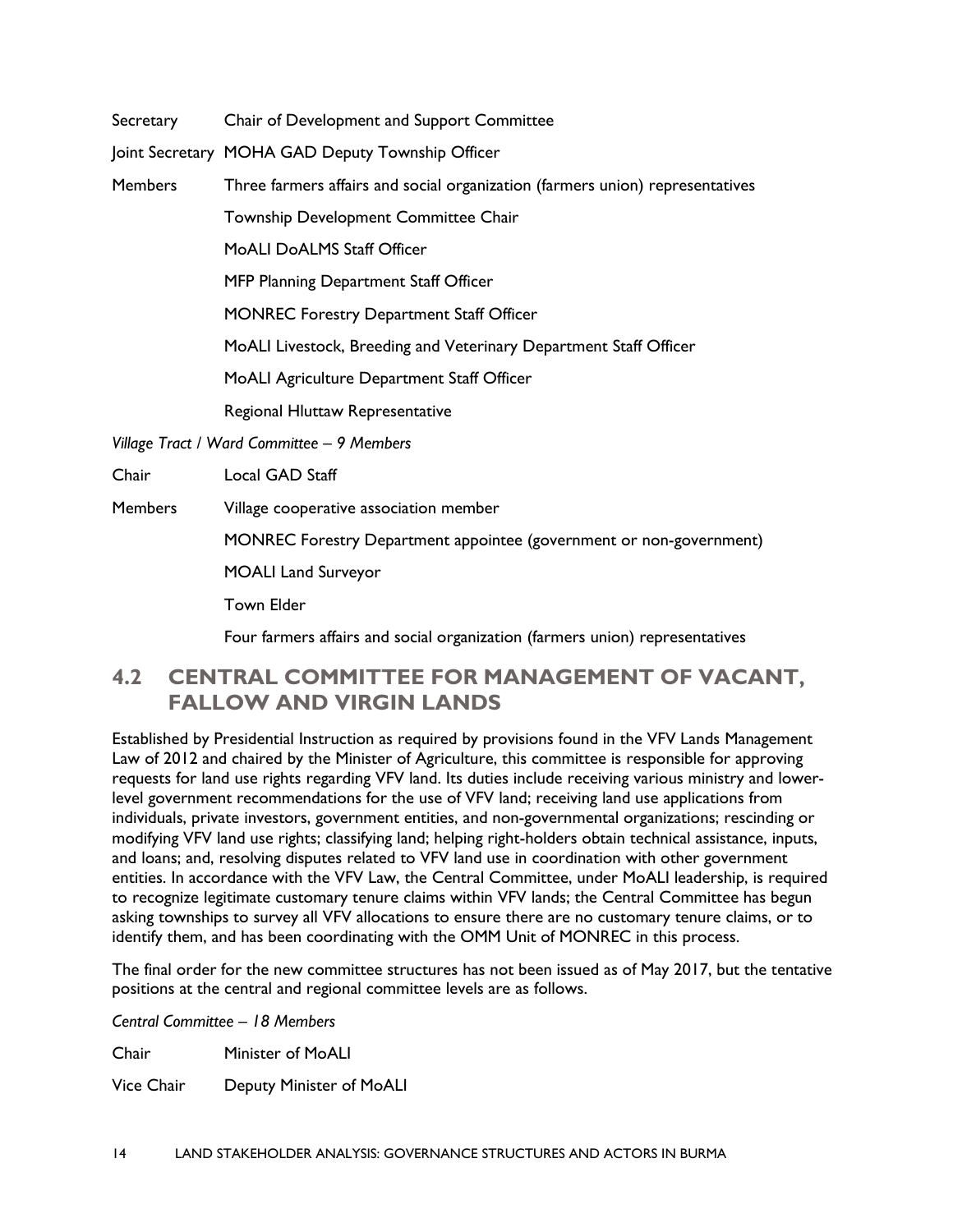Vice Chair Deputy Minister of Planning and Finance

Members MoALI Permanent Secretary

MOD Joint Quartermaster - Second in Command

President's Office DG

MOHA DG of General Administration

MoALI DG of Agriculture

MoALI DG of Irrigation and Water Usage Management

MoALI Managing Director of Myanmar Agriculture Development Bank (MADB)

MoALI DG of Livestock & Veterinary

MoALI DG of Fisheries

Ministry of Religion and Culture DG of Archeology & National Museum

MONREC DG of Forestry

MONREC DG of Mines

MFP DG of Inland Revenue

Ministry of Hotels and Tourism DG of Hotel and Tours

MoALI DG of DoALMS

*Regional Committee – 13 Members (These working committees are established on an as-needed basis at the state and regional level, and lower levels.)*

Chair Chief Minister Members MoALI, Minister of Agriculture MOD Representative MOHA General Administration Department MoALI Department of Agriculture MoALI Department of Fisheries MoALI Livestock, Breeding and Veterinary MONREC Forestry MFP Revenue Department MFP Planning Department MoALI MADB Representative MONREC Mining Department Representative MoALI DoALMS Representative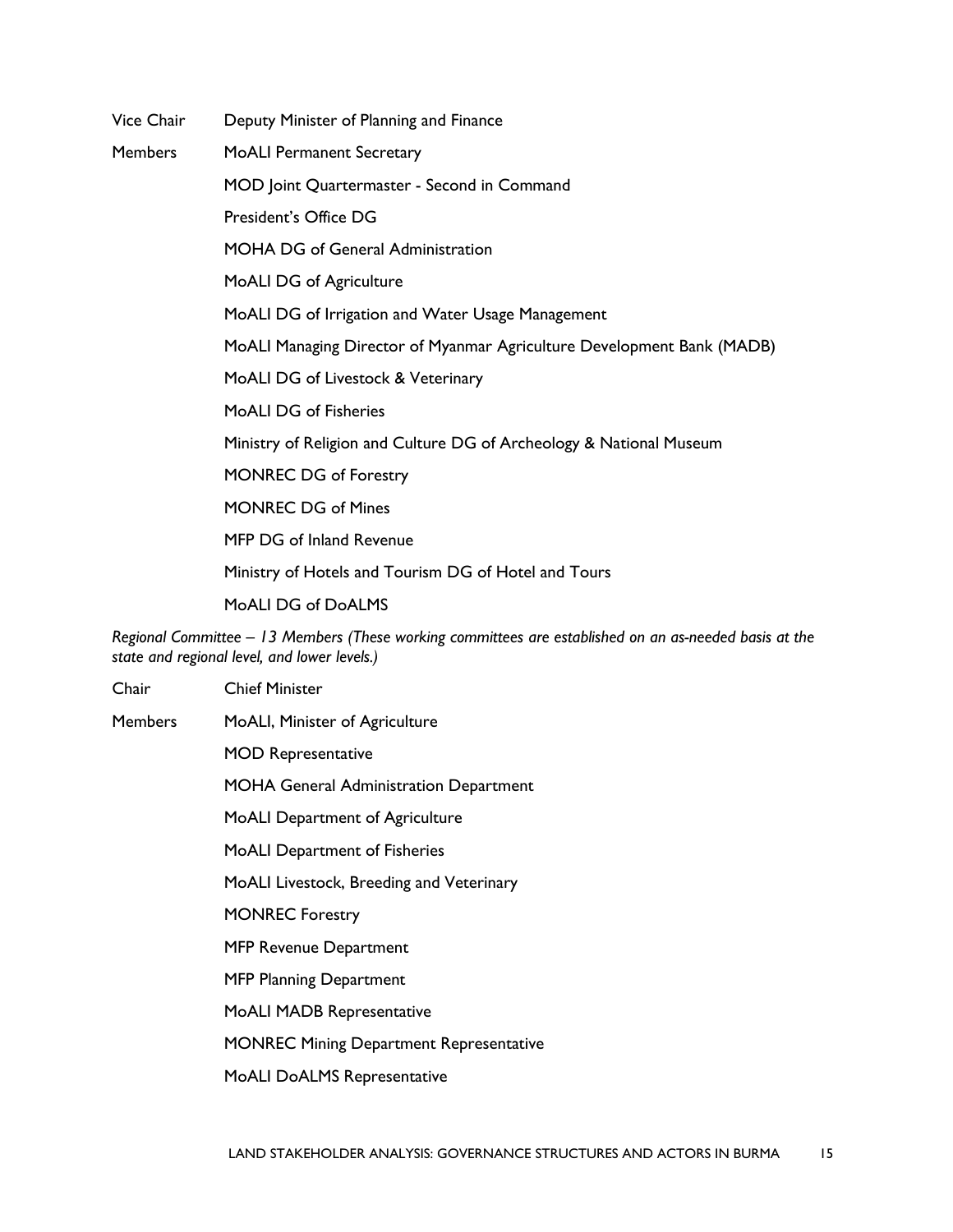The order for the district, township, and village tract levels has not yet been issued.

### **4.2 OTHER COMMITTEES**

 $\ddot{\phantom{a}}$ 

Additional union-level multi-ministerial central committees that have a significant involvement in land governance include:

- The Central Administrative Body of the Farmland, which includes the subsidiary Farmland Administrative Bodies down to the village tract level. These committees play an important role in the issuance of Form 7 LUCs.
- The Climate Change and Disaster Management Committee, which is chaired by the first Vice President, and has authority over restitution and resettlement after floods and other natural disasters in coordination with relevant ministerial departments and divisions.
- The Special Economic Zone (SEZ) Committees for the three SEZs in Dawei, Kyauk Phyu, and Thilawa[4](#page-22-0).

<span id="page-22-0"></span><sup>4</sup> For more information on these see the International Council on Jurists report on SEZs: [https://www.icj.org/wp](https://www.icj.org/wp-content/uploads/2017/02/Myanmar-SEZ-assessment-Publications-Reports-Thematic-reports-2017-ENG.pdf)[content/uploads/2017/02/Myanmar-SEZ-assessment-Publications-Reports-Thematic-reports-2017-ENG.pdf](https://www.icj.org/wp-content/uploads/2017/02/Myanmar-SEZ-assessment-Publications-Reports-Thematic-reports-2017-ENG.pdf)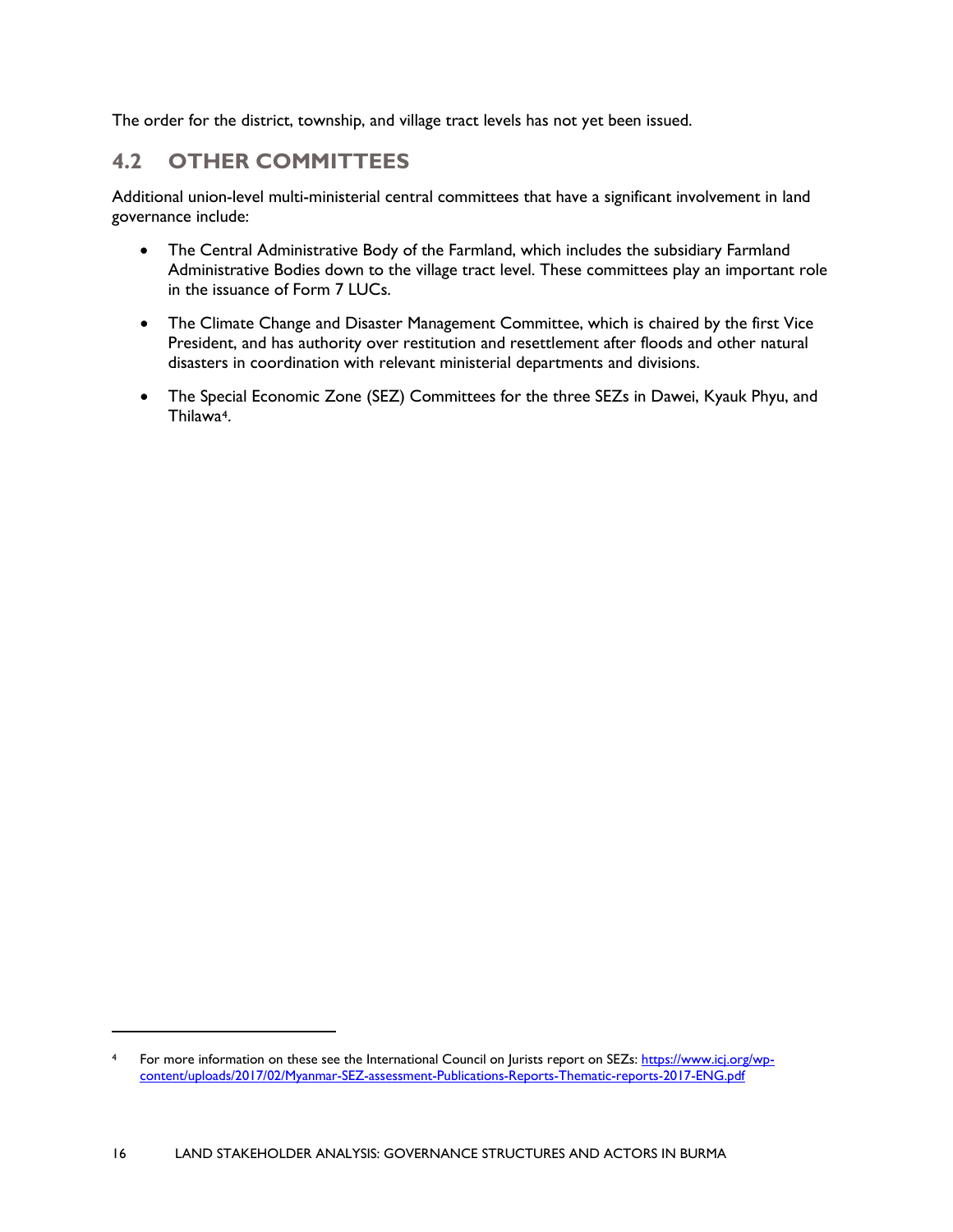## 5.0 LEGISLATIVE BRANCH

The Union Parliament is made up of the Upper and Lower Houses, which typically meet separately, but can be co-convened for a full Union Assembly. Bills approved by both houses go to the President for signature. If the President does not sign within seven days, the bill becomes law by default. The Union Assembly also has the power to make resolutions on matters relating to ratifying, annulling, and revoking treaties and may confer the authority to the President to conclude, annul, and revoke agreements.

### **5.1 UPPER HOUSE**

The Upper House, or Amyotha Hluttaw, has 75 percent of its seats determined through elections and 25 percent of its seats reserved for representatives from the military. The NLD currently holds 60 percent of the seats. There are 12 committees in the Upper House, with several having a bearing on land governance: the Farmers' Affairs Committee; the Environmental Conservation Committee; the Ethnic Organizations Relations Committee; the Women's Affairs Committee; the Legal Affairs Committee; the Economic Committee; and, the Labour Affairs Committee.

Of these Upper House committees, the key bodies for land are the Farmers' Affairs Committee, the Environmental Conservation Committee, the Ethnic Organizations Relations Committee, and the Women's Affairs Committee. The Farmers' Affairs Committee is the body responsible for guiding many legislative matters relevant to land law development, and the Environmental Conservation Committee is also of importance in land governance. The Ethnic Organizations Relations Committee and the Women's Affairs Committee are also positioned to influence the land law development process, and the Labor Affairs Committee has responsibility for agricultural laborers who make up a significant proportion of farming communities.

In addition to these permanent committees, ad hoc committees, standing committees, and special commissions have roles in legislative processes. For example, when bills leave their sponsoring committee they are evaluated by three standing committees: the Legislative Drafting Standing Committee, the Upper House Joint Committee for Legislative Drafting, and the Lower House Joint Committee for Legislative Drafting. These committees review drafts and harmonize differences in drafts.

The Legal Affairs Advisory Committee, headed by former Parliament Speaker U Shwe Mann, carries an advisory role in legislative drafting. The Committee was created by the Office of the State Counsellor, and U Shwe Mann was appointed Chair. The Committee provides advice and guidance on legislation facing review. Action on the advice is not required, as the Committee is just one of several bodies offering recommendations on legislation, including the relevant committee in non-sponsoring house, and the line ministry responsible for the subject matter.

Diagrams of the legislative deliberation and approval processes can be found in Annexes 1 and 2.

#### **5.1.1 Legislative Drafting Process in the Upper House**

The Upper House Farmer's Affairs Committee is one of the committees with primary responsibility for drafting legislation and amending legislation in the land sector. The drafted or amended legislation is then submitted to the Legal Drafting Committee of the Upper House for further review, and is then sent to the UAGO Legal Advisory Committee, then to GAD and MoALI for their comments on each provision. Then a workshop in the Upper House is held to discuss the comments on the draft or draft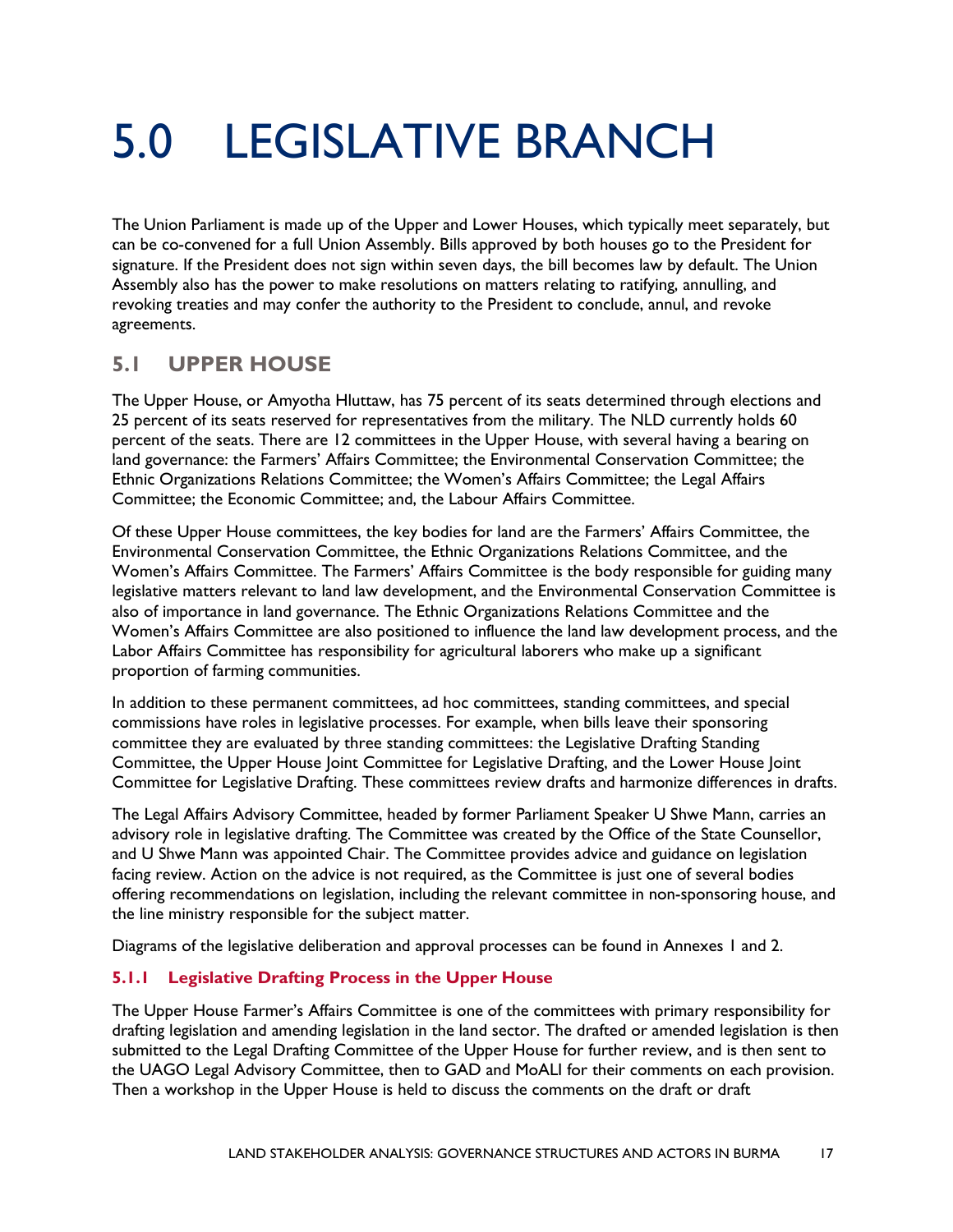amendments for all concerned stakeholders. After approvals during the Upper House workshop, the drafted law or amendments then undergo public consultation processes, followed by further drafting by the government.

### **5.2 LOWER HOUSE**

The Lower House, or Pyithu Hluttaw, has the same election structure as the Upper House. Following the November 2015 election, 58 percent of the seats are held by the NLD.

In the Lower House, four main committees come to bear on land and agriculture policy:

- The Agriculture, Livestock Breeding, and Rural Development Committee, which aligns with MoALI and has a close interest in land policy development;
- The Farmers' and Workers' Affairs Committee, which acts as the sister committee of the Upper House Farmers Affairs Committee and was recently restructured as it had previously also included youth affairs;
- The Resources and Environmental Conservation Committee, which corresponds to MONREC; and,
- The Economic and Financial Development Committee, which has influence as agriculture and land policy is seen by the current government as a subset of economic policy.

#### **5.3 MINISTERIAL LEGISLATIVE PROCESS**

Many bills are drafted by relevant ministries or agencies. Between April 2011 and January 2016, 232 laws were enacted by the Parliament; 179 of these were submitted by the union government.

Legislative power is vested in the Union Parliament and local parliaments (Chapter IV of the Constitution). The Union Parliament has the right to enact laws related to: 1) union defense and security; 2) foreign affairs; 3) finance and planning; 4) economy; 5) agriculture and livestock breeding; 6) energy, electricity, mining, and forestry; 7) industry; 8) transport, communication, and construction; 9) society; 10) management; and, 11) justice.

#### **5.3.1 Legislative Drafting by Ministries**

Union-level organizations formed under the Constitution, such as ministries, can submit bills to the Union Parliament in relation to matters under their jurisdiction. Ministries are granted discretion in deciding which department within the ministry drafts bills. Few legal experts staff the ministries, so legislative drafters are not always trained in the law. Some ministries receive assistance from overseas experts to help with bill drafting.

At the drafting stage, there are almost no hearings held with stakeholders or with other ministries. The process is managed in a top-down fashion. Factual research, preparation of policy guidelines based on facts, and collection of public comments on such policy guidelines are largely lacking.

#### **5.3.2 Vetting by the Union Attorney General's Office**

The Union Attorney General's Office vets bills drafted by the ministries. The UAGO is a government agency tasked with providing legal advice to various organizations of the union government. The Legislative Vetting and Advising Department of the UAGO vets each bill, comments upon it, and sends the draft back to the relevant ministry with the approval of the Deputy Attorney General and Union Attorney General.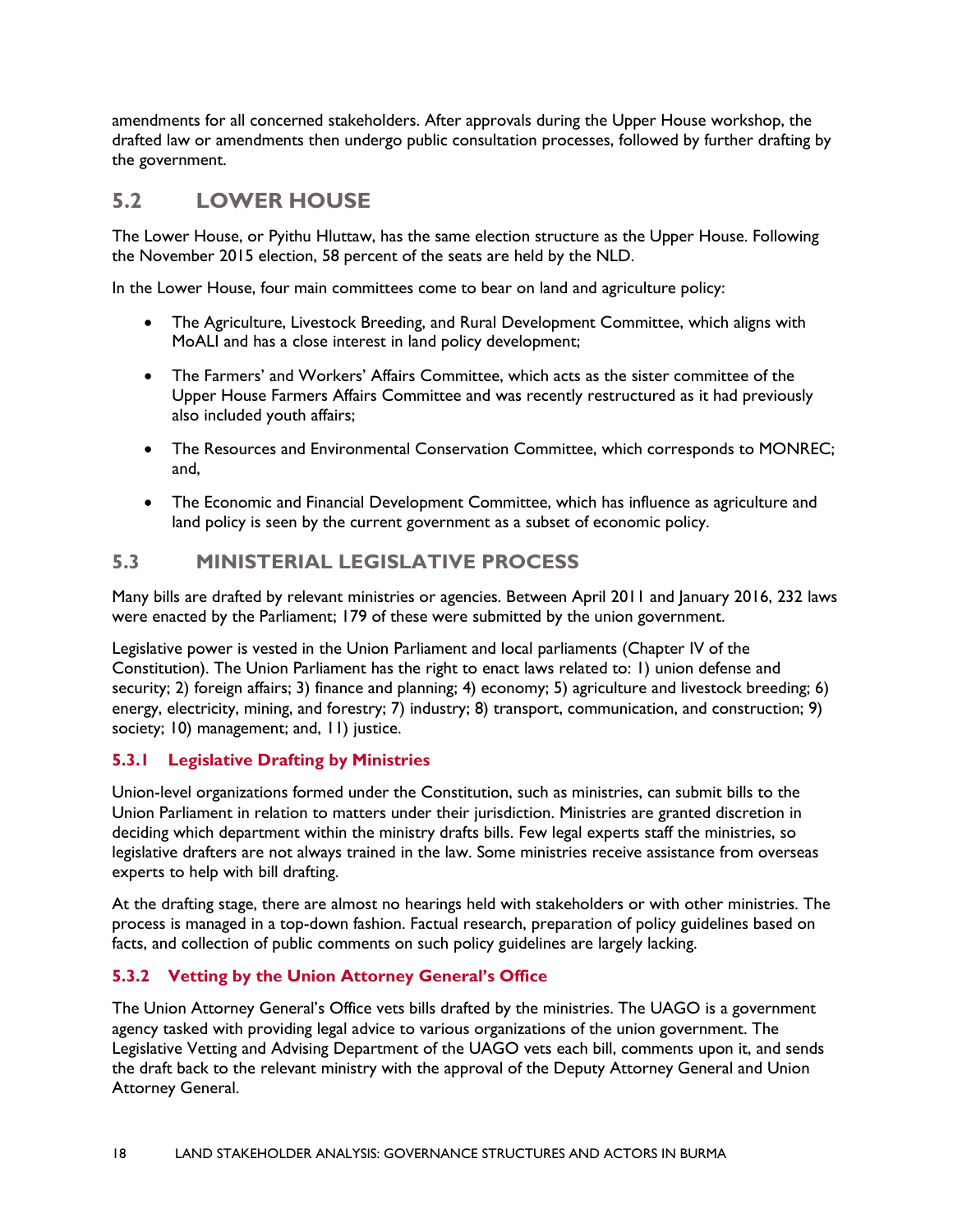Legislative vetting considers:

- whether the bill is consistent with the Constitution and existing laws;
- whether the content of the bill is consistent with national policies and the purpose of the bill;
- whether the bill is beneficial to the state and the protection of public interests;
- whether the bill is detrimental to the existence and security of the nation;
- whether the bill is detrimental to the safety of the assets of the people;
- whether the bill is detrimental to the integrity of the nation;
- whether the bill affects the customs of each ethnic group;
- whether the bill causes confusion to the jurisdictional matters of each ministry;
- whether the bill maintains sovereignty and is consistent with international treaties; and,
- whether the bill contains important issues in relation to the subject matter.

The UAGO also checks procedural aspects of the bill, such as whether the purposes of the legislation are provided, whether the effective date of the law is provided, whether there are any overlapping provisions or grammatical mistakes, and whether the provisions are clear. Only paper-based vetting is possible due to the limits of computer software related to the Bamar language.

The ministries have the ultimate control over the content of the bill; there is no legal obligation to accept the comments provided by the UAGO. However, bills are generally re-drafted based on the UAGO's comments.

#### **5.3.3 Vetting by the Office of President**

Once the bill has been modified to accommodate UAGO comments, the bill is submitted to the Office of President to be vetted by presidential legal advisors. This vetting checks for consistency between the bill and the Constitution, existing laws, and international law. After any necessary modifications, the bill is then submitted by the ministry to the Cabinet.

#### **5.3.4 Submission to the Union Assembly**

Upon Cabinet approval, the bill is submitted to the Union Assembly (Pyidaungsu Hluttaw). The Speaker of the House of the Union Parliament decides which house will deliberate the bill first – there is no established hierarchy for the consideration of bills. When a bill is forwarded to the first house, the Bill Committee of that House examines the bill, vetting it for:

- whether it is compatible with the Constitution and existing laws as well as Burma's international obligations;
- whether it aligns with national priorities;
- whether it serves the interest of the nation and the people;
- whether it could pose a risk to national security;
- whether it is consistent with current realities; and,
- whether its provisions can be implemented in practice.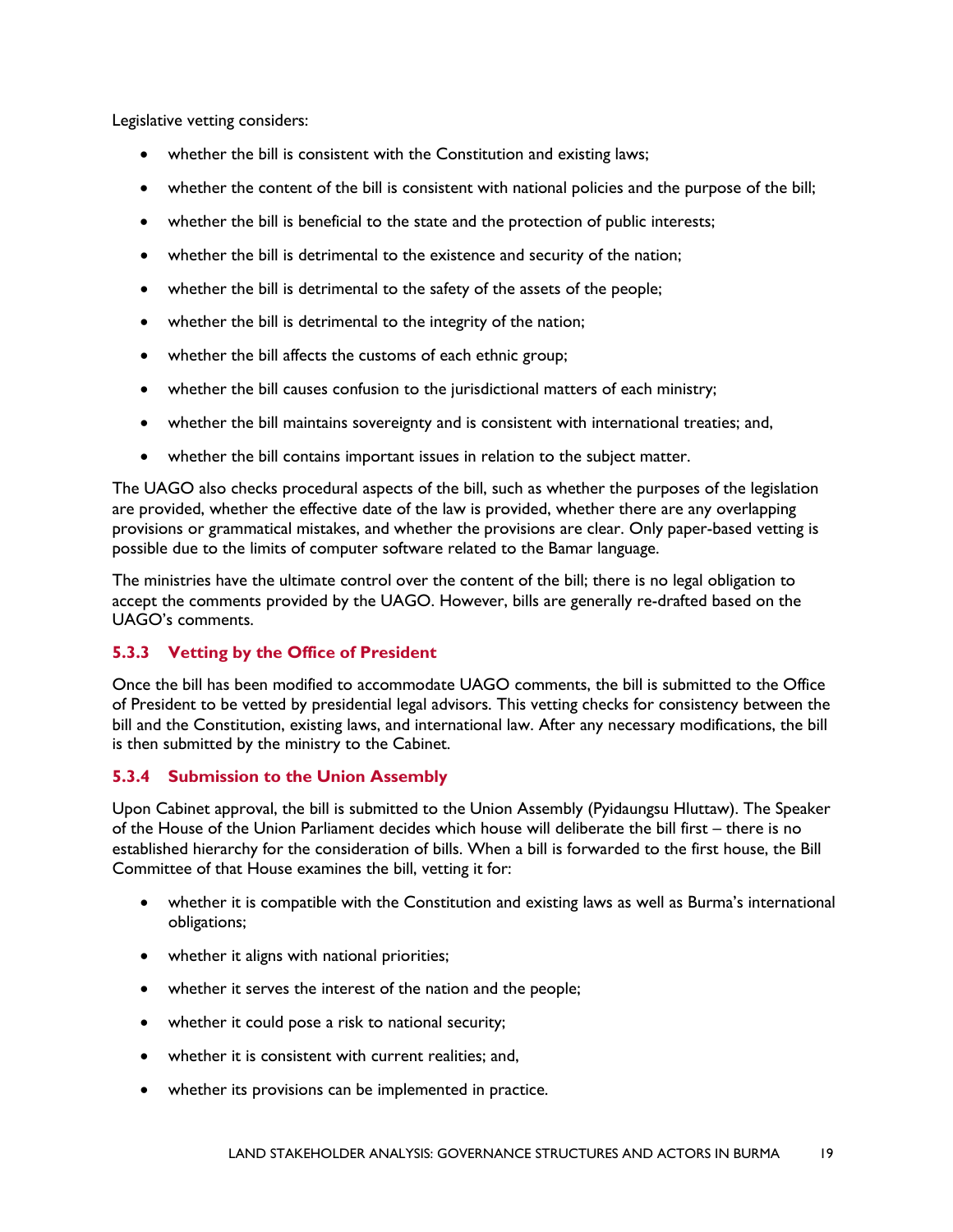The Bill Committee deliberates bills, produces reports on proposed revisions of bills, and submits these reports to plenary meetings of the first house. When the Bill Committee is overwhelmed, it may entrust relevant committees or stakeholders with review of a bill and drafting of a report thereon under the advisement of at least one member of the Bill Committee. Reports drafted by other committees must be approved by the Bill Committee before submission to the plenary session of the house.

In the plenary session, a majority of votes of the Parliament members present and voting is required for a bill to pass. However, bills only go to a vote if a member registers an objection to the proposal of the Bill Committee when the Speaker calls for such. If no objection is raised, the bill (with any modification by the Bill Committee) is considered to have passed. If an objection is raised, the Committee is convened for further discussion along with any objecting members. If the objectors are convinced of the Committee's proposal or a compromise is reached to revise the original proposal, the plenary session confirms a consensus and the revised proposal is considered to have passed through the house. If no compromise is reached, the bill is brought to a vote at the plenary session.

Bills are passed in the same manner by the second house. The second house may pass, reject, or pass upon amendment the bill passed through the first house. If amendment is required, the bill is sent back to the first house. If the first house passes the revised proposal, it is deemed to have been passed. All bills that have passed both houses go to the President for signature. In cases of disagreement between the two houses, the Union Assembly is called to determine the outcome by a majority of votes of attending members.

Bills are enacted with the President's signature, but if the President has not exercised a veto within seven days, the bill is enacted without signature. The President can veto a bill by sending it back to the Union Assembly with comments. Upon this remand, a Joint Bill Committee meets to review the bill and produce a report on the review. The Union Assembly deliberates the bill again and votes on proposals made by the Joint Bill Committee. The Union Assembly can take the President's comments into account or approve the original bill without changes. The President cannot re-veto a bill sent back to him upon re-resolution by the Union Assembly, and the bill becomes law once the President signs the bill or seven days have passed.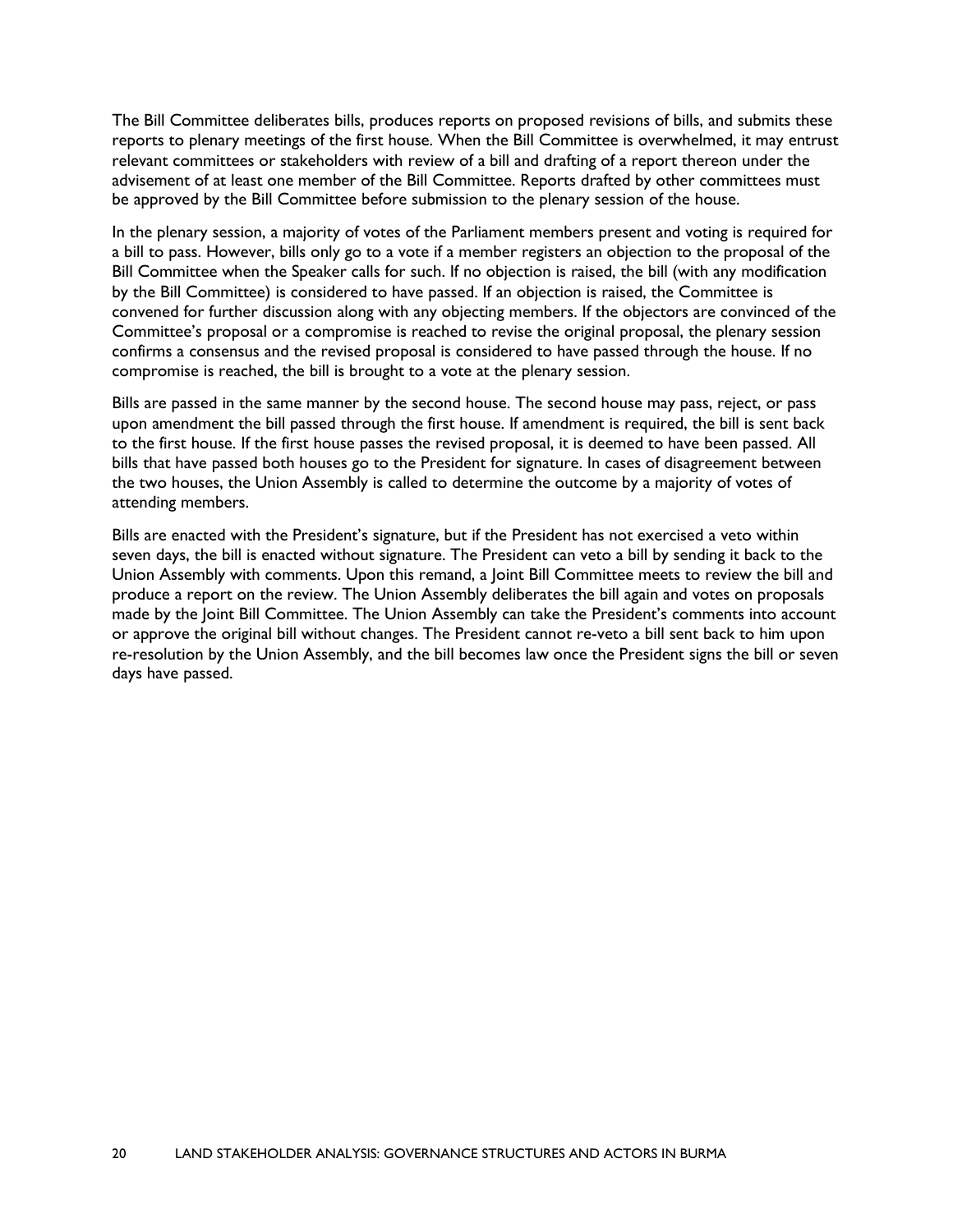## 6.0 JUDICIARY

The role of the Burma judiciary in land governance has been limited in the area of addressing the constitutionality of land legislation as the judicial review powers of the Constitutional Tribunal have been curtailed in recent years. The most evident role of the judiciary in land matters in recent years has been through well-publicized lower court penal proceedings involving farmers involved in land disputes. Several legal and policy instruments in the land sector carry provisions that invoke the courts as a mechanism for dispute resolution. The Farmland Law (2012), for example, in Chapter XII, carries criminal penalties for several breaches of the law. The law also allows the administrative bodies generally charged with ensuring compliance to direct complaints to the courts if unsatisfied with farmers' actions (Sec. 20), including farmer's responses to orders from these bodies in cases of such misuses of land as fallowing (Sec. 12i) and changing crops without authorization (Sec. 12h). The MONREC Environmental Impact Assessment Procedure (2015), administered by MONREC, contains several provisions that carry criminal penalties for non-compliance.

In some sectors of land governance, while there has been evidence of recent evolution away from penalties for certain violations of land policy, the recourse of judicial proceedings remains in place for other violations. For example, the CFI of 1995 provided for legal action in case of violations of the Instruction (Sec. 34), including areas similar to the Farmland Law, namely punishments for shifting cultivation and gardening (Sec. 19e). While the new CFI of 2016 has removed these acts as violations worthy of legal action, it still describes punishments in accordance with the Forest Law (1992), a land governance instrument that relies on courts and criminal penalties.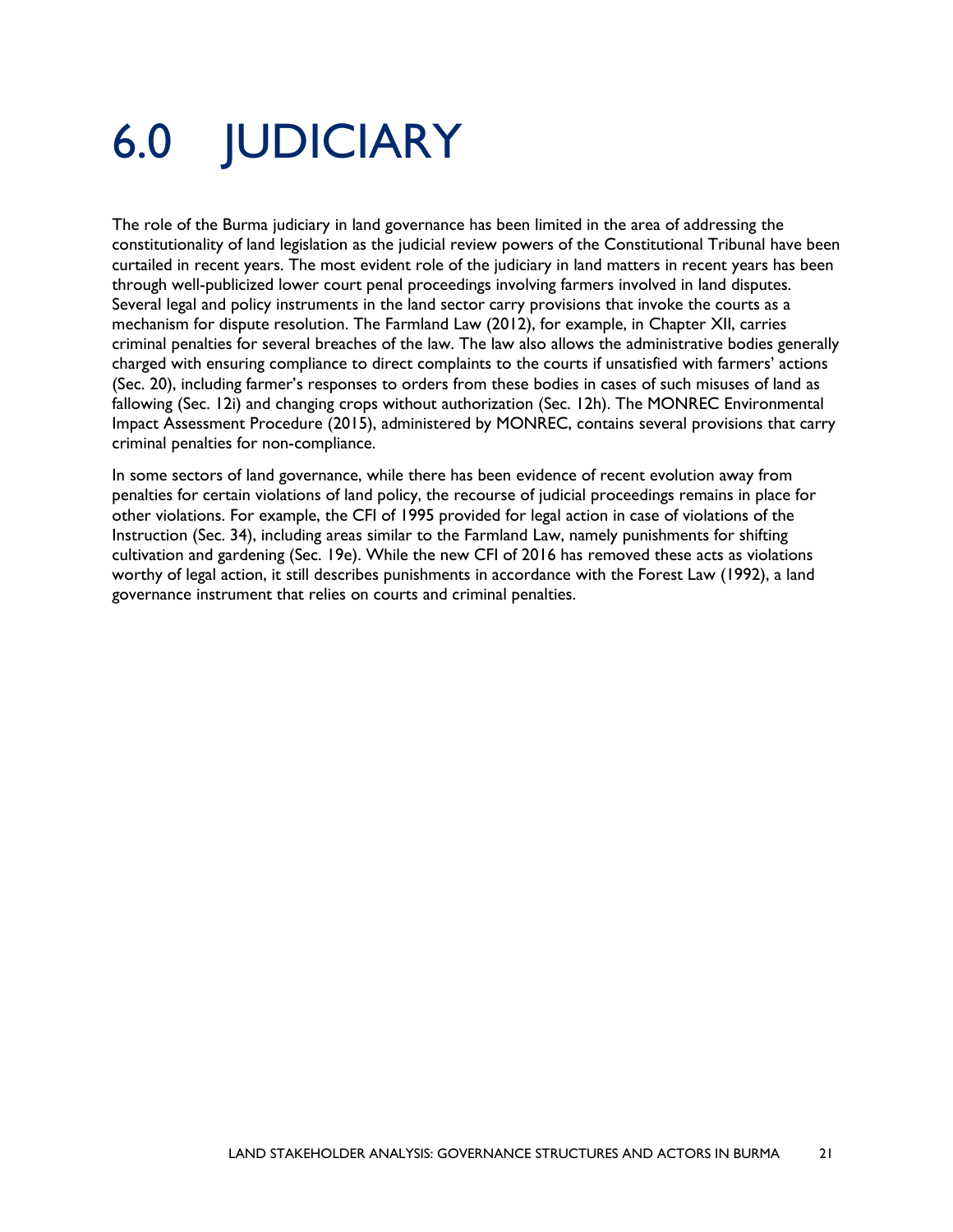## 7.0 MUNICIPAL DEVELOPMENT **COUNCILS**

Development councils in the major cities have powers enabling them to reclassify the designation assigned to land parcels, acquire land and buildings, and transfer titles of ownership. In the case of urban areas and the three large cities (Yangon, Mandalay, and Nay Pyi Taw), all land use and ownership-related activities are managed by the respective development committees which serve as a separate and distinct delegated land administration authority. These committees enjoy a broad range of authority in the reclassification of use designated to parcels, acquisition of land and buildings, and transfer of titles of "ownership." In urban areas the Land Revenue Department is also involved in validating the transfer of title and other types of deeds. As statutory bodies established under the municipal law, these municipal councils bypass other laws. The chairs of these councils carry a status akin to ministers, and are known as Municipal Ministers<sup>5</sup>.

## **7.1 NAY PYI TAW DEVELOPMENT COUNCIL**

The capital city's municipal authority or administrative body, the Nay Pyi Taw Development Council, was established by the State Peace and Development Council in late 2009. It consists of five to nine members; the Chair acts as Mayor and a Vice Chair acts as Vice Mayor.

A separate body, the Nay Pyi Taw Council, reports directly to the President, who must nominate both civilian and military members for the council. The Council shares offices with GAD. The Nay Pyi Taw Council Chair also serves as a Member of the Central Committee for Reinspection of Farm Land and Other Land Acquisition. The Secretary of the Nay Pyi Taw Council also serves as the DG of GAD.

### **7.2 YANGON DEVELOPMENT COUNCIL**

The Yangon City Development Committee (YCDC) is the administrative body of Yangon. It consists of 20 departments, with the Chair serving as Mayor. The YCDC is responsible for duties stipulated in legislation, city planning, land administration, tax collection, and development. It is an independent body and raises revenue through tax collection, fees, and licensing.

## **7.3 MANDALAY DEVELOPMENT COUNCIL**

 $\overline{a}$ 

The Mandalay City Development Committee was established in 1992 and consists of 14 departments involved in revenue collection, land administration, and city planning and urban development. The Chairman serves as Mayor.

<span id="page-28-0"></span><sup>&</sup>lt;sup>5</sup> To better understand the roles of competing permits from different authorities relating to land, and how cadastral information from these councils is managed and integrated into national level information systems, and other governance questions, see reports by The Asia Foundation: [http://asiafoundation.org/wp-content/uploads/2016/09/Municipal-](http://asiafoundation.org/wp-content/uploads/2016/09/Municipal-Governance-in-Myanmar_Policy-Series_ENG.pdf)[Governance-in-Myanmar\\_Policy-Series\\_ENG.pdf](http://asiafoundation.org/wp-content/uploads/2016/09/Municipal-Governance-in-Myanmar_Policy-Series_ENG.pdf)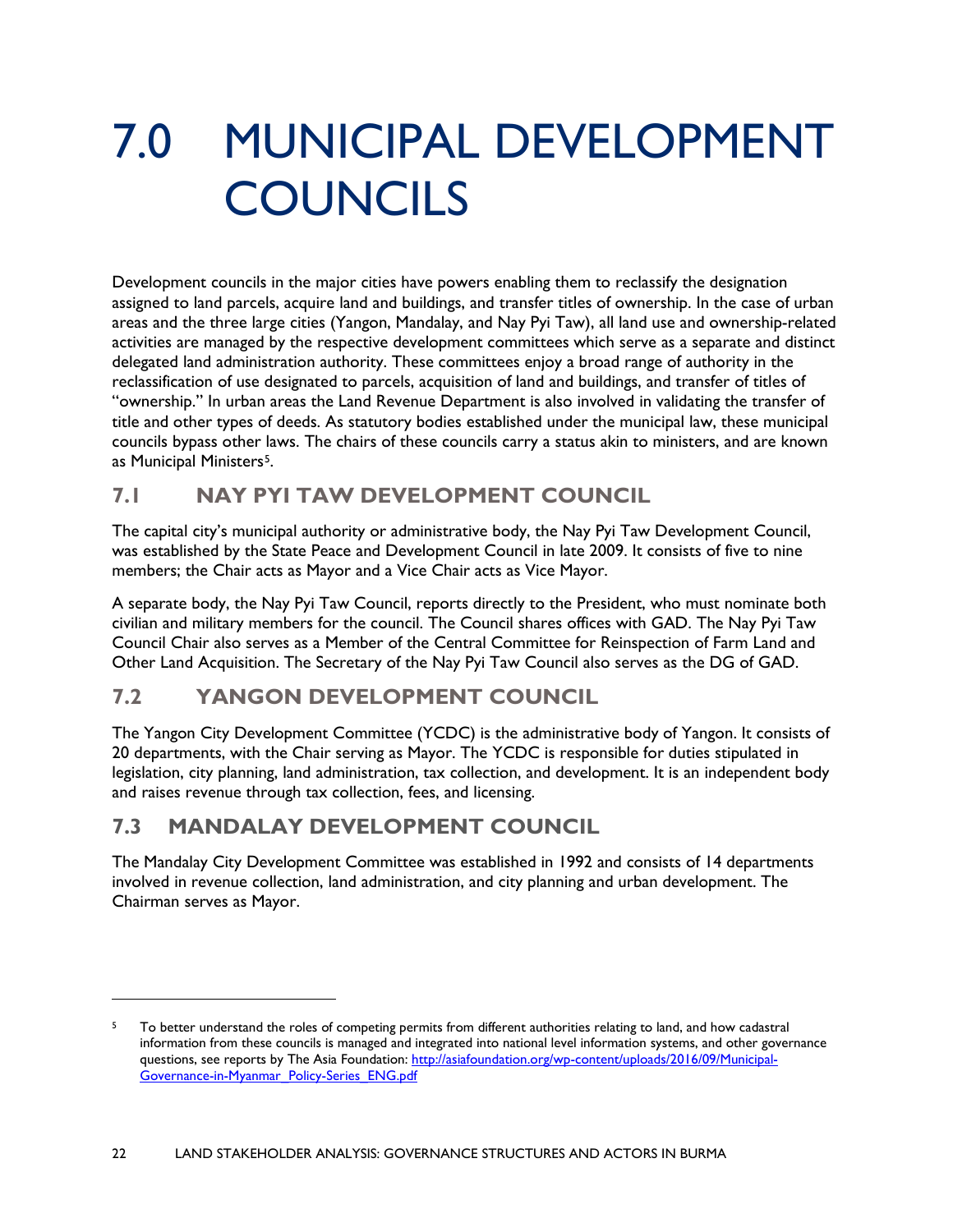## 8.0 THINK TANKS

In Burma, the range of research institutions, or think tanks, is quite broad, and it is difficult to capture all such institutions influencing land governance decision-making, or to make firm distinctions between think tanks that are more aligned with business interests, government policy, or civil society research and advocacy. Some ministries have their own think tanks, for example, and institutions such as the Myanmar Economic Forum operate as think tanks. Under the previous government, there were nine primary advisors serving the government and each drew upon the resources of an exclusive think tank.

Each example described below is provided as an illustration of the types of these institutions operating in Burma. Of the three included as illustrations, each performs a quasi-independent role, though each also has origins or close ties to the Union Solidarity and Development Party and former government, or the NLD and current government.

### **8.1 RENAISSANCE INSTITUTE**

Formed in 2012 as the Capacity Development Center and registered in 2016 as the Renaissance Institute, this organization has high level influence on current economic policy. With Chair U Myo Myint and Secretary U Soe Win leading the organization, and with offices in Yangon, the think tank played a key role in forming the NLD's economic manifesto in 2015. It organized an economic forum with the US Agency for International Development (USAID) in 2016 and a Smallholder Agriculture Conference with USAID and Landesa in 2016. The Renaissance Institute has been working on infrastructure needs in Yangon, and on broader economic, agriculture, and land policy issues in the country.

### **8.2 MYANMAR DEVELOPMENT INSTITUTE**

The Myanmar Development Institute (MDI) is a recently created national think tank. The structure is in transition; it is connected to MFP and the Renaissance Institute. U Ye Min Paing, formerly with the World Bank, is connected to the organization. MDI works in partnership with the Korea Development Institute. MDI's new structure will be launched in 2017, and learning from the economic growth of its Korean neighbors will be part of its portfolio.

### **8.3 MYANMAR DEVELOPMENT RESOURCE INSTITUTE**

The Myanmar Development Resource Institute is a think tank and economic policy research organization based in Yangon since 2012. It has three branches: the Centre for Economic and Social Development (CESD), the Centre for Strategic and International Studies, and the Centre for Legal Affairs. CESD undertakes participatory policy research studies related to poverty reduction and economic reform.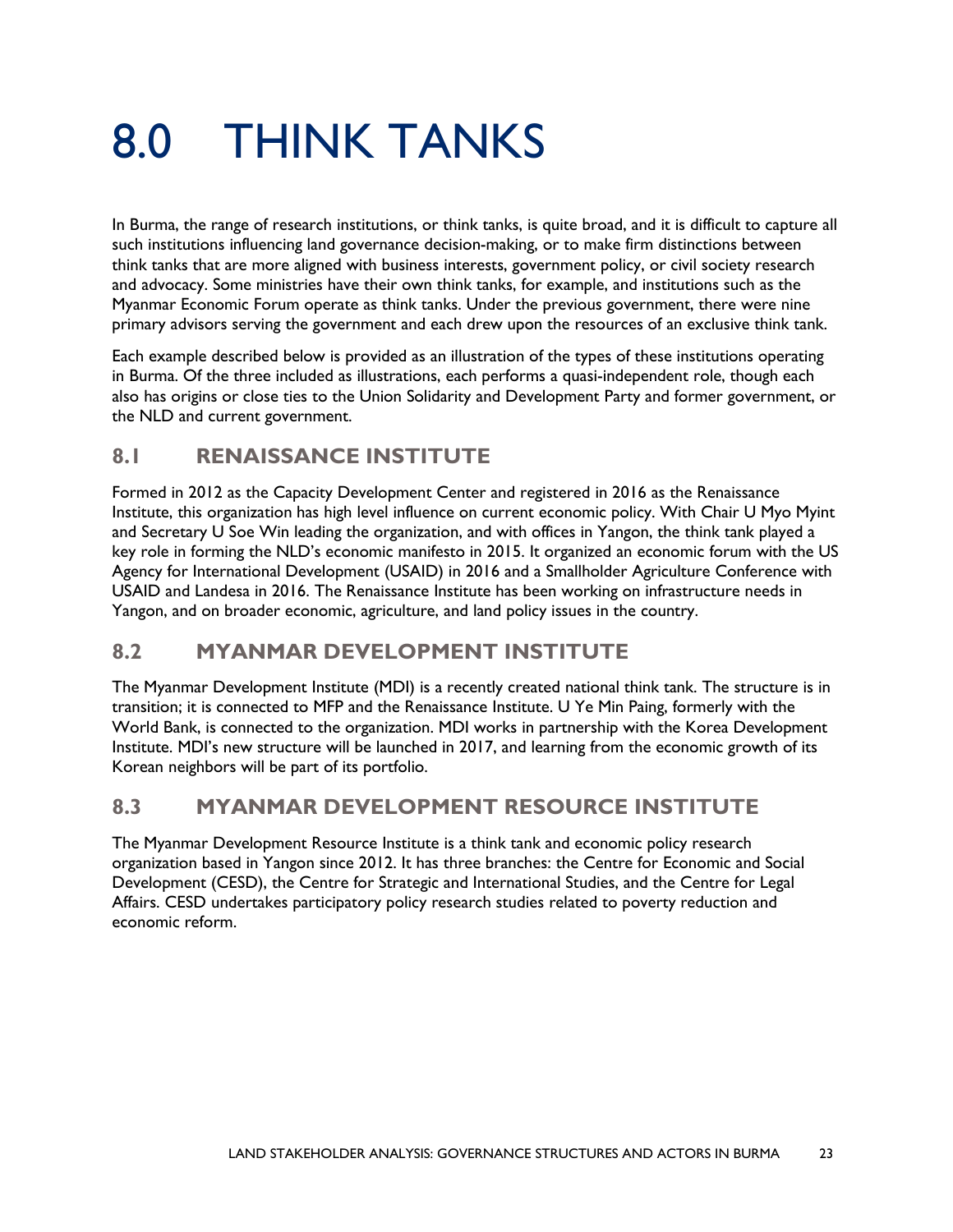## 9.0 STATE AND REGIONAL-LEVEL STRUCTURES

### **9.1 CHIEF MINISTERS**

Chief ministers are drawn from members of the state and regional assemblies (Hluttaw) and confirmed

by that body after nomination by the President. All 14 chief ministers are NLD members. The Chief Minister serves as the chief executive of the state or regional government and is responsible for forming the state and regional governments and signing and promulgating bills approved by the Hluttaw. Many chief ministers have a strong land focus. Just as union-level ministries have an executive committee structure for collective decision making purposes, each state and regional government has a similar structure with executive committees made up of the equivalent of directors general and division directors.

**9.2 AGRICULTURE AND FINANCE AND PLANNING MINISTERS**

#### **Ethnic Armed Groups**

In addition to the land governance structures of the union and state and regional authorities, land governance also operates in relation to the several ethnic armed groups in Burma. While in Burma ethnic national governance is nominally mandated by the Constitution, dozens of ethnic armed groups operate separate systems of administration at the subnational level in and across the seven ethnic states, in other regions, and in self-administered areas in Burma. Many of these administrations have formal structures of land governance which vary in practice, including: formulation and public presentation of land policies for their ethnic national areas; land registration and administration efforts; support for community documentation efforts; research and demarcation of boundaries sometimes including coordinates; and, training and public education on land documentation. In these nonstate actor (NSA) administered areas, there arise questions of who to register interests in land with. In these areas, households and communities often need registration certificates from both Burma government authorities and NSAs.

Appointed by the chief minister and usually chosen from among the Regional Hluttaw, the state and region cabinet ministers manage, direct, control, and inspect the state or regional departments. The state and regional Minister of Agriculture coordinates with both MoALI and the state and regional departments. The Planning and Finance Minister oversees the state and regional budgets, disbursement of loans, and municipal taxes, which often relate to land.

### **9.3 ASSEMBLY CHAIRS AND MEMBERS**

The role of the Regional Hluttaw in land governance reform is essential. The Hluttaw Chair (or Speaker) holds significant influence, and regional Members of Parliament do as well. For example, Regional Hluttaw representatives on the Regional Reinspection Committees hold sway, and regional acts passed or amended in the land sector also will have significant influence on land governance implementation at the state and regional level.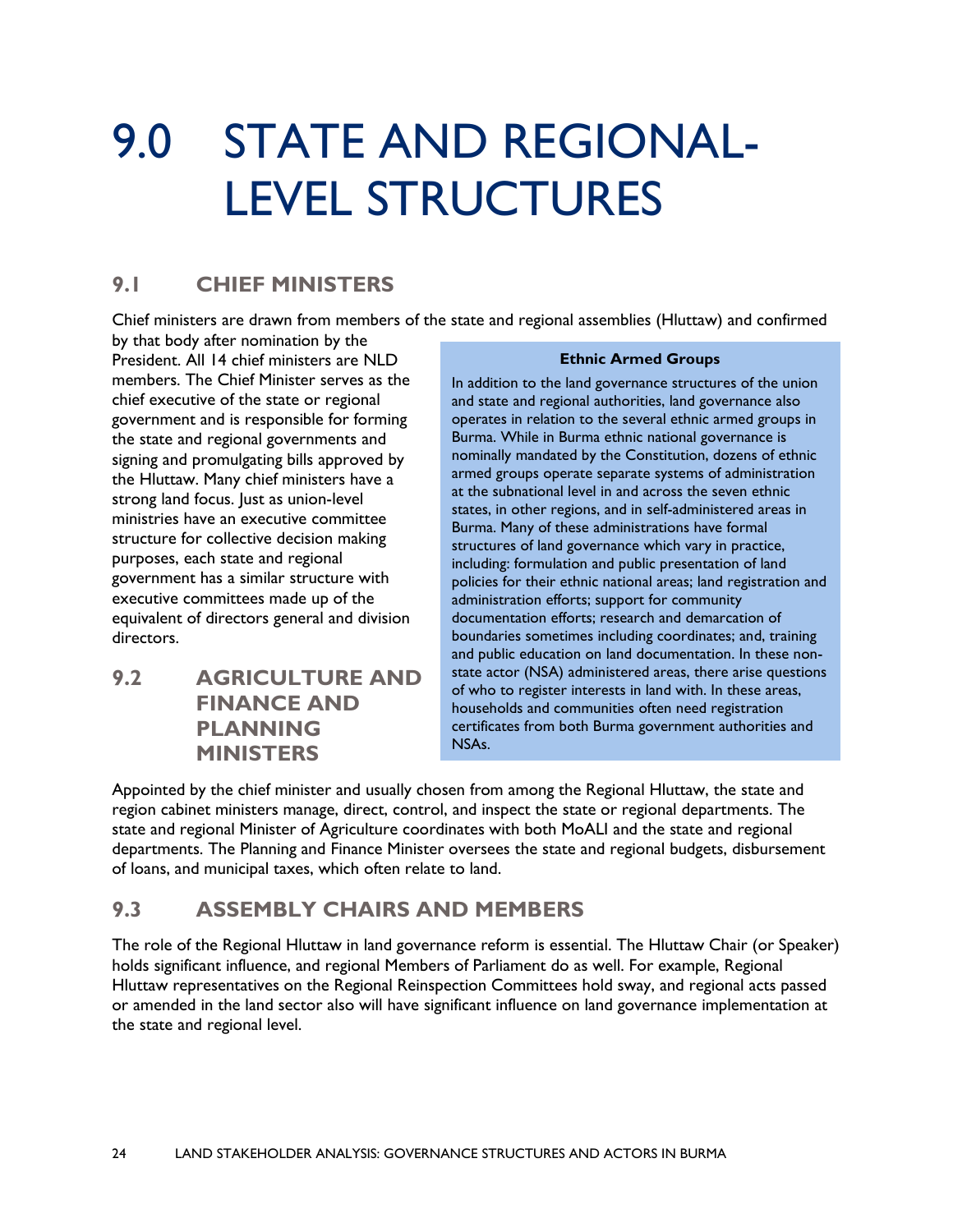## 10.0 CIVIL SOCIETY **ORGANIZATION NETWORKS**

Civil society organizations (CSOs) in Burma play an important role in land governance reform efforts in the country. They are a significant voice calling for change and greater participation of local communities in decision making processes relating to land resource administration and management. CSOs played an important role in the recent public consultation process utilized to develop the National Land Use Policy.

CSO networks working in the land sector in Burma are diverse and can be divided into several groupings. The following examples of national network organizations are not exhaustive; there are many regional networks also working in the area of land governance. The following summary includes a description of four networks – Land in Our Hands (LIOH), Ethnic Peoples Land and Natural Resources (EPLNR), Gender Equality Network (GEN), and Land Core Group (LCG).

The LIOH network was founded in 2014 by local CSOs, and is a multi-ethnic network composed of more than 60 allied farmers organizations, community-based organizations, CSOs, and ethnic rights activists from across Burma's states and regions, with coordination by representatives from Kachin, Kayah, Kayin, Chin, Mon, Rakhine, southern and northern Shan States, as well as from Mandalay, Magwe, Sagaing, Yangon, Bago, Ayeyarwady, and Tanintharyi Regions.

The EPLNR network was founded in the context of the public consultation process surrounding the development and eventual endorsement of the NLUP. As the policy was being developed, some stakeholders among Burma's ethnic nationalities were concerned that the draft did not reflect and protect the land and natural resource governance needs of these communities, and some groups came together to form EPLNR. Through participation in the network, members feel that there is a safe space to discuss these issues and plan approaches to better governance of land and natural resources in ethnic areas.

GEN was founded in 2012 by international donors, and includes more than 100 local CSOs, international non-government organizations (INGOs), and technical advisors who operate independently and work on women's rights in Burma through advocacy campaigns, research projects, and implementation, guided by working groups and are led by a Steering Committee and Coordination Unit.

LCG was formed in 2011 by international donors as part of the Food Security Working Group. Today it operates independently with a focus on Southeast Burma, and includes a network of local CSOs, INGOs, community-based organizations, and concerned individuals. LCG was involved in preparation of the NLUP, coordinates with the research resource mylaff.org and other research projects, and has the stated goal of working only with locally-led initiatives.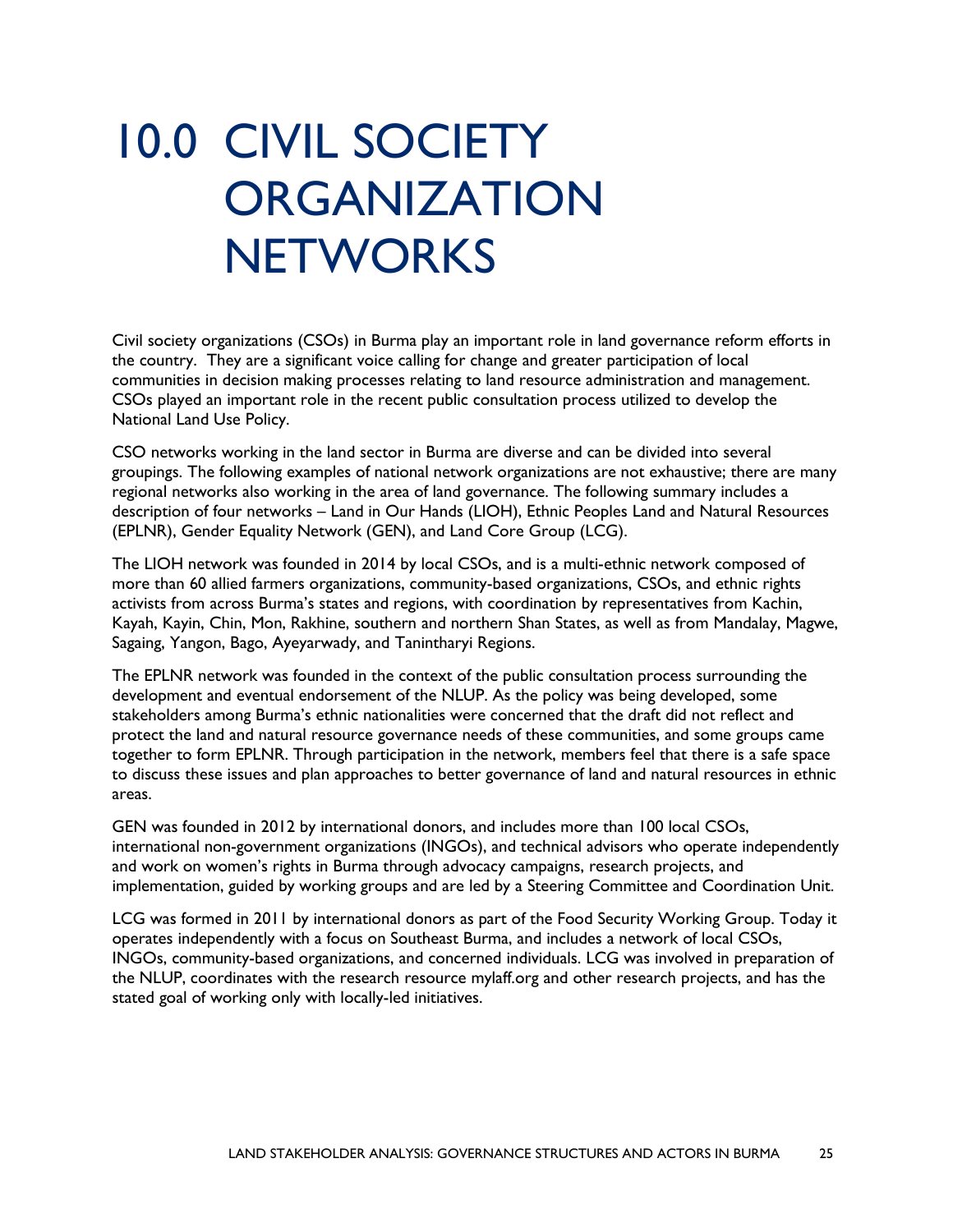## ANNEX 1: MINISTRY LEGISLATIVE DRAFTING **PROCESS**

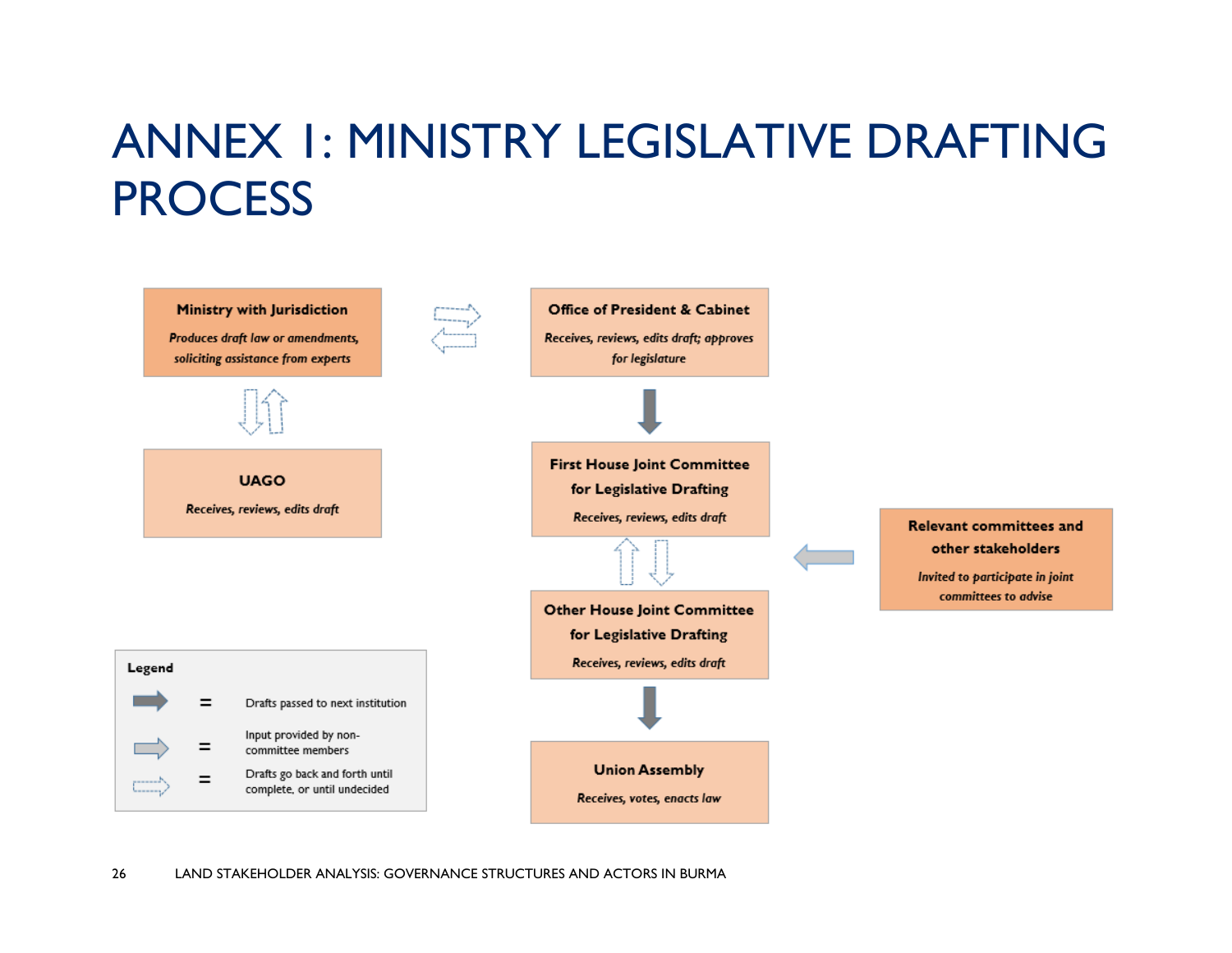## ANNEX 2: PARLIAMENT LEGISLATIVE DRAFTING PROCESS